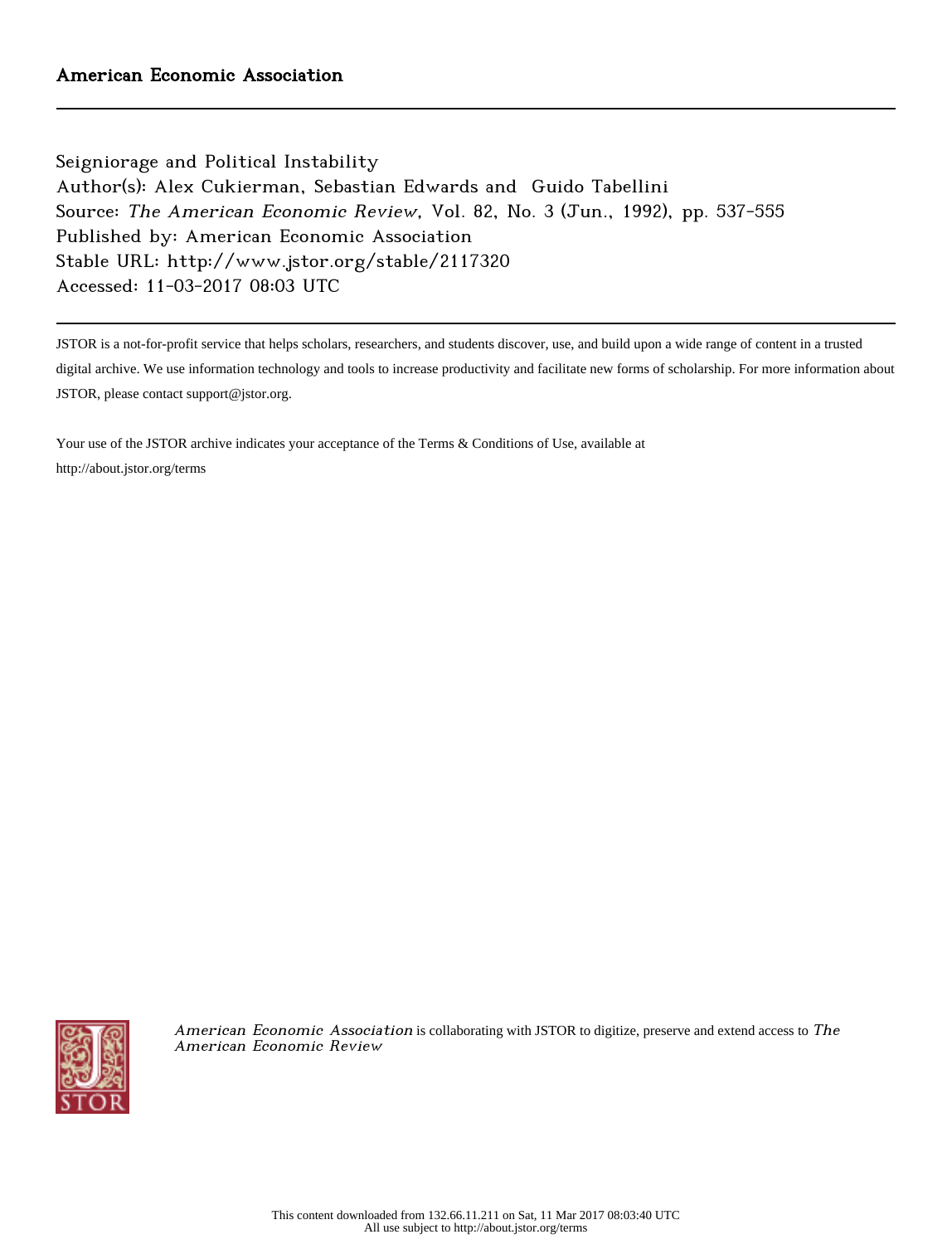# Seigniorage and Political Instability

## By ALEX CUKIERMAN, SEBASTIAN EDWARDS, AND GUIDO TABELLINI<sup>\*</sup>

 The importance of seigniorage relative to other sources of government revenue differs markedly across countries. This paper tries to explain this regularity by studying a political model of tax reform. The model implies that countries with a more unstable and polarized political system will have more inefficient tax structures and, thus, will rely more heavily on seigniorage. This prediction of the model is tested on cross-sectional data for 79 countries. We find that, after controlling for other variables, political instability is positively associated with seigniorage. (JEL E52, E62, F41)

 Over the years, economists and other so cial scientists have recurrently wondered why inflation rates and seigniorage have, over long periods of time, differed so markedly across countries. How can we ex plain, for example, that during the period 1971-1982 inflation in Chile was on average 147 percent per annum, in Indonesia 17 percent, in Burnundi 10 percent, and in Germany only 5 percent? Some of the more popular explanations have relied on the ob vious, arguing that more inflationary coun tries have exhibited more lax fiscal and monetary policies than the more stable na tions; but this begs the obvious question of

why some countries are able to maintain fiscal and monetary discipline while others are unable (or unwilling) to do it. A differ ent approach has focused on the character istics of the tax system, arguing that for institutional or technological reasons the less developed countries are unable to build so phisticated tax systems and thus have to rely heavily on inflation to finance government expenditure. However, this line of thought fails to explain the significant inflation dif ferentials in many countries with roughly the same level of development or the same economic structure. For instance, contrary to popular mythology, not all Latin Ameri can countries are highly inflationary (see Edwards, 1989).

 In this paper, we accept the traditional explanation that seigniorage reflects high costs of administering and enforcing the collection of regular taxes. However, we ar gue that the evolution of the tax system of a country also depends on the features of its political system and not just on those of its economic structure.

 The central idea of the paper can be stated as follows. An inefficient tax system (i.e., one that facilitates tax-evasion and im poses high tax-collection costs) acts as a constraint on the revenue-collecting policies of the government. This constraint may be welcome by those who disagree with the goals pursued by the current government. In particular, previous governments (or leg islative majorities) may deliberately choose to maintain an inefficient tax system, so as

 <sup>\*</sup>Cukierman: Department of Economics, Tel Aviv University, Ramat-Aviv 69976 Tel Aviv, Israel; Ed wards: Anderson Graduate School of Management, UCLA, Los Angeles, CA 90024, and National Bureau of Economic Research, Cambridge, MA 02138; Tabellini: Universitá di Brescia, Italy, the National Bureau of Economic Research, and CEPR, London, U.K. We are grateful to the participants of the UCLA macro lunch group and to participants in seminars held at the University of Chicago, Northwestern University, the Catholic University of Chile, the NBER Summer Institute, the University of California-San Diego, the World Bank, Stanford University, Tel-Aviv University, the University of California-Berkeley, and MIT for very helpful comments. We thank Nouriel Roubini, Daniel Heyman, and Sule Ozler for their comments and suggestions. Tom Harris provided excellent re search assistance. Our special thanks go to two refer ees for their comments and suggestions. Edwards and Tabellini gratefully acknowledge support from the Uni versity of California Pacific Rim Research Program, the World Bank, and the National Science Foundation.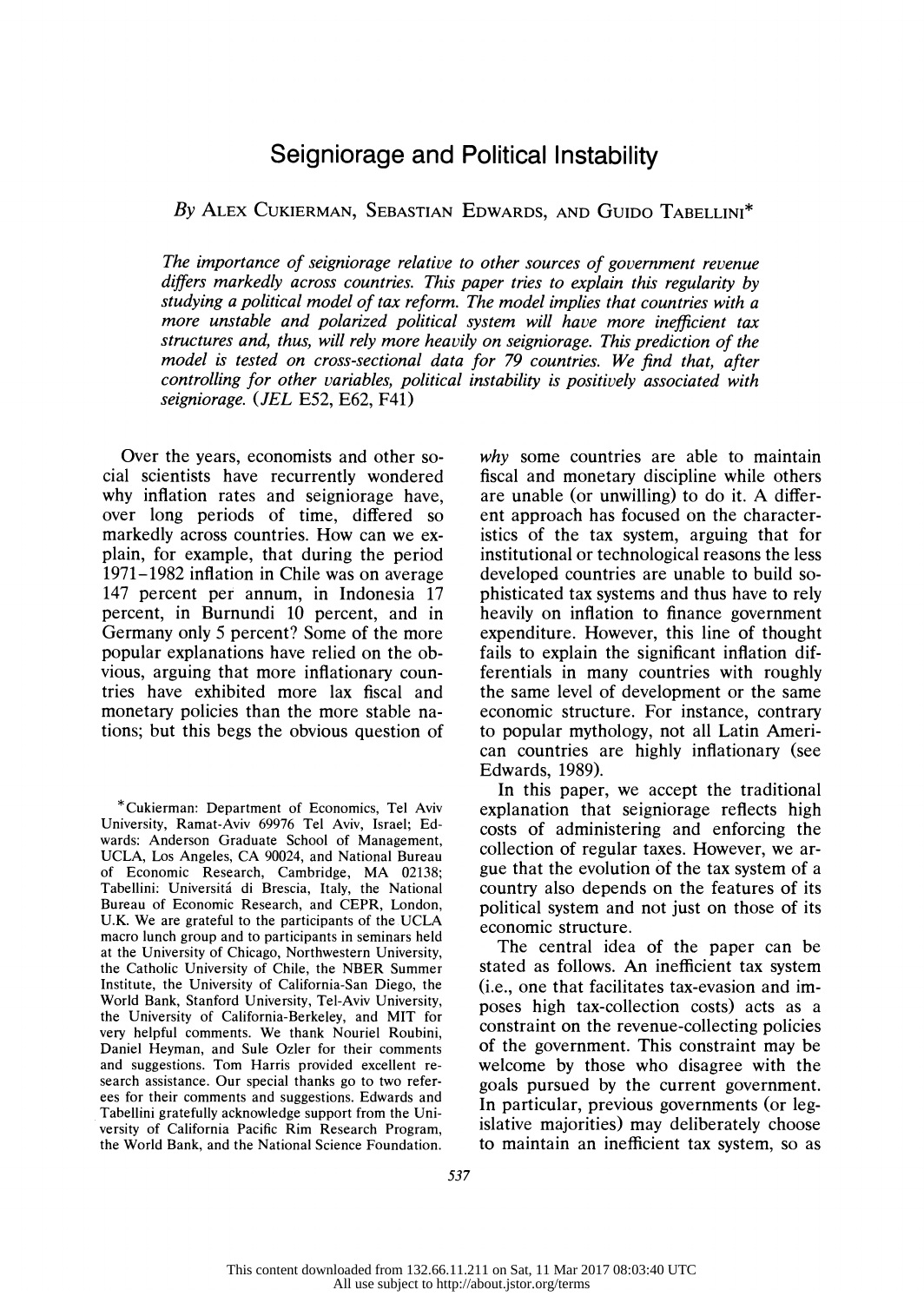to constrain the behavior of future govern ments (or majorities) with which they might disagree. Of course, this is more likely to happen in countries with more unstable and polarized political systems. This argument is formalized and made more precise in Sec tion II of the paper.

 This idea leads to an obvious empirical implication, namely that, after controlling for the stage of development and the struc ture of the economy, more unstable and polarized countries collect a larger fraction of their revenues through seigniorage, com pared to more stable and homogeneous so cieties. This conjecture is tested in Section III of the paper.

## I. Cross-Country Differentials in Inflation and Seigniorage

 Table 1 shows average inflation and seigniorage over 1971-1982 for 79 countries for which data are available.' Inflation is defined as the rate of change of the con sumer price index, while seigniorage is de fined as the ratio of the increase in base money to total government revenues (the latter inclusive of seigniorage). This table points to a very wide range of inflationary experiences. While some countries, even some very poor ones, have been very stable, others have had extremely high rates of inflation. Also, the table shows that the extent to which countries use money cre ation to finance their expenditures varies quite widely, with some countries relying on seigniorage to cover over 25 percent of their revenues.<sup>2</sup>

 How much of this cross-country variabil ity can be explained by economic variables alone? To answer this question, we estimate some cross-country linear equations that re-

<sup>2</sup>Alternative ways of measuring seigniorage basically provide us with the same picture. In addition to the measure used in the text we have defined seigniorage as  $\Delta H/E$ ,  $\pi H/Y$ ,  $\pi H/E$ , where H is high-powered money, E represents total government expenditures,  $\pi$ is inflation, and Y is nominal GNP.

| Country                   | Inflation | Seigniorage |
|---------------------------|-----------|-------------|
| Australia                 | 10.4      | 3.0         |
| Austria                   | 6.2       | 2.7         |
| Belgium                   | 7.5       | 1.8         |
| Bolivia                   | 30.3      | 21.6        |
| Botswana                  | 11.4      | 3.6         |
| Brazil                    | 47.4      | 17.7        |
| Burma                     | 9.9       | 15.2        |
| Burundi                   | 12.1      | 6.4         |
| Cameroon                  | 10.8      | 5.1         |
| Canada                    | 8.6       | 3.0         |
| Central African Republic  | 10.5      | 20.0        |
| Chad                      | 10.1      | 9.5         |
| Chile                     | 147.6     | 17.5        |
| Colombia                  | 22.0      | 17.1        |
| Congo, Peoples Republic   | 9.7       | 4.6         |
| Côte d'Ivoire             | 11.5      | 1.1         |
| Denmark                   | 10.0      | 0.7         |
| Dominican Republic        | 10.0      | 6.7         |
| Ecuador                   | 13.2      | 14.4        |
| El Salvador               | 11.2      | 11.4        |
| Ethiopia                  | 9.0       | 9.6         |
| Finland                   | 11.2      | 1.6         |
| France                    | 10.1      | 2.1         |
| Gabon                     | 12.0      | 3.6         |
| Germany, Federal Republic | 5.2       | 2.5         |
| Ghana                     | 47.8      | 28.0        |
| Greece                    | 15.8      | 14.6        |
| Honduras                  | 8.3       | 5.8         |
| India                     | 8.4       | 13.1        |
| Indonesia                 | 16.7      | 9.0         |
| Iran                      | 14.3      | 12.9        |
| Ireland                   | 14.5      | 5.8         |
| Italy                     | 14.7      | 12.4        |
| Jamaica                   | 17.0      | 4.7         |
| Japan                     | 8.2       | 8.3         |
| Jordan                    | 10.7      | 20.9        |
| Kenya                     | 12.7      | 4.5         |
| Kuwait                    | 8.9       | 2.6         |
| Lesotho                   | 0.1       | 2.4         |
| Malaysia                  | 6.2       | 7.3         |
| Mauritania                | 0.1       | 3.0         |
| <b>Mauritius</b>          | 14.6      | 10.6        |
| Mexico                    | 21.2      | 23.9        |
| Morocco                   | 9.0       | 7.3         |
| Netherlands               | 7.1       | 1.1         |
| New Zealand               | 13.0      | 1.6         |
| Nicaragua                 | 16.8      | 8.8         |
| Niger                     | 12.2      | 9.4         |
| Nigeria                   | 15.5      | 7.2         |
| Norway                    | 9.0       | 2.1         |
| Oman                      | 9.3       | 4.4         |
| Pakistan                  | 12.0      | 12.8        |
| Papua New Guinea          | 8.6       | 0.4         |
| Paraguay                  | 12.8      | 15.4        |
| Peru                      | 38.2      | 20.7        |
| Philippines               | 14.3      | 6.7         |
| Portugal                  | 18.8      | 16.6        |
| Rwanda                    | 12.5      | 10.3        |
| South Africa              | 11.3      | 2.8         |

TABLE 1-INFLATION AND SEIGNIORAGE: AVERAGE 1971-1982 (PERCENTAGE)

<sup>&</sup>lt;sup>1</sup>For some countries, data on seigniorage are available only for a subinterval during  $1971-1982$ . In this case, the average is taken over the longest time period within 1971-1982 for which data could be obtained.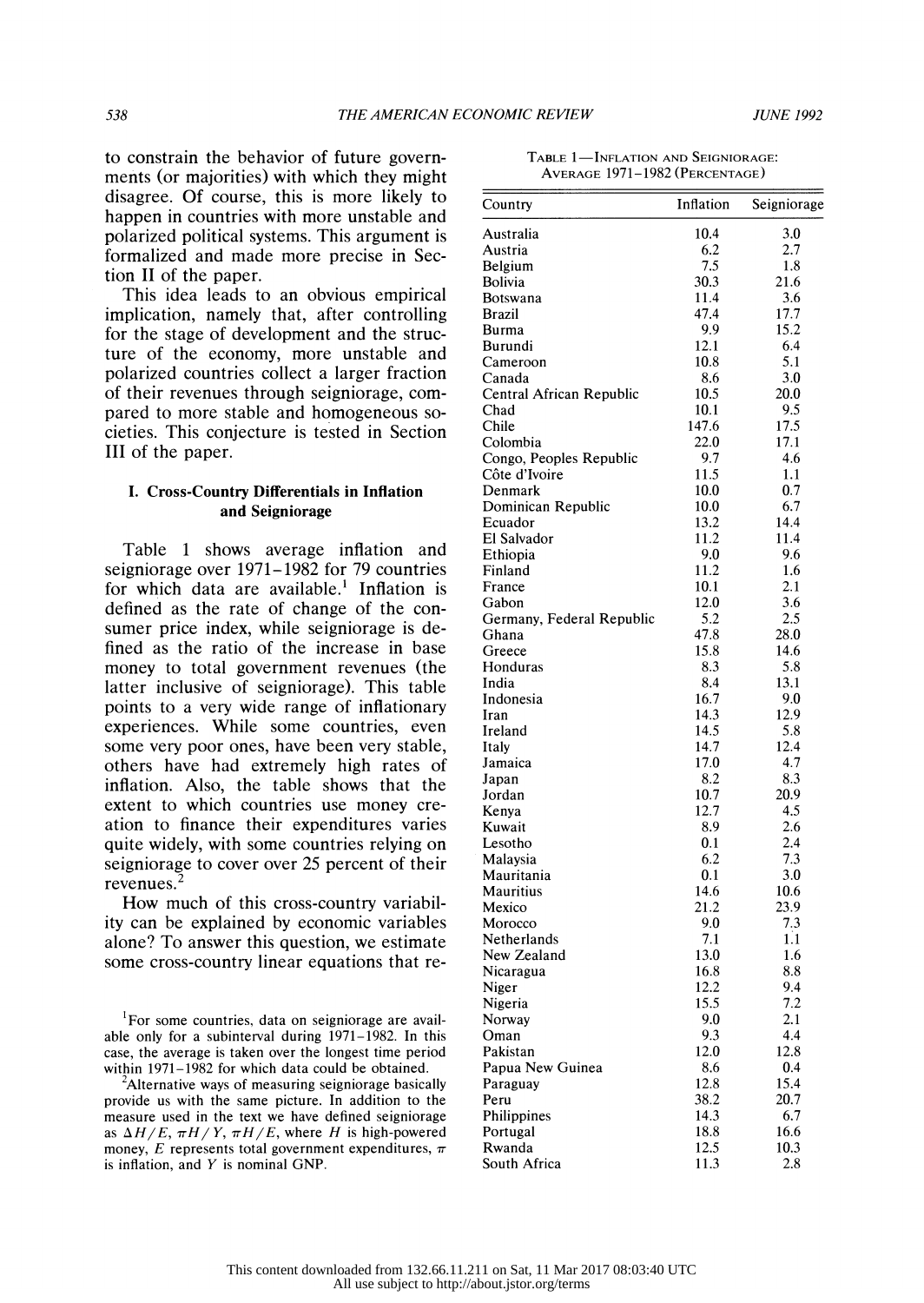| Country              | Inflation | Seigniorage |
|----------------------|-----------|-------------|
| Sierra Leone         | 13.7      | 9.5         |
| Singapore            | 6.6       | 8.8         |
| Somalia              | 18.8      | 15.4        |
| Spain                | 14.9      | 9.1         |
| Sri Lanka            | 9.8       | 7.1         |
| Sudan                | 18.7      | 16.9        |
| Sweden               | 9.4       | 2.2         |
| Tanzania             | 16.4      | 9.3         |
| Thailand             | 9.8       | 7.9         |
| Togo                 | 11.1      | 10.3        |
| Trinidad and Tobago  | 13.0      | 4.2         |
| Tunisia              | 6.9       | 4.9         |
| Turkev               | 33.6      | 15.3        |
| Uganda               | 34.3      | 24.8        |
| United Kingdom       | 13.2      | 1.7         |
| <b>United States</b> | 7.9       | 2.3         |
| Venezuela            | 9.2       | 5.7         |
| Zaire                | 42.8      | 15.5        |
| Zambia               | 11.5      | 2.6         |
| Zimbabwe             | 8.3       | 4.0         |

TABLE 1-CONTINUED

Source: Computed from raw data obtained from International Financial Statistics (various issues).

 late seigniorage to a set of structural vari ables suggested in the literature.<sup>3</sup> All vari ables are averaged over the period 1971-1982, except where otherwise noted. Seigniorage is the dependent variable. The independent variables fall into three cate gories:

 (a) The sectoral composition of gross domes tic product, to account for differences in administering tax collection across sec tors.—We expect the agricultural sector to be the hardest to tax and, thus, to have a positive coefficient in the regres sions. The mining and manufacturing sectors are generally regarded as the easiest to tax and, thus, are expected to have a negative coefficient. We also in clude the ratio of foreign trade to GNP, since in many developing countries im ports and exports are a cheap tax base;

 hence, its coefficient is expected to be negative.

- (b) Two measures of economic development: GDP per capita, and a dummy variable taking a value of  $1$  for the industrialized countries and  $\vec{0}$  otherwise. - We expect both variables to have a negative coef ficient, since the technology for enforc ing tax collection is likely to be more inefficient in less-developed countries.
- (c) A measure of urbanization.  $-\text{Since tax}$  collection costs are likely to be smaller in urban areas than in rural areas, this leads us to expect a negative coefficient.<sup>4</sup>

 These variables are defined more precisely in the Data Appendix.

 The results are reported in Table 2, for alternative specifications of the regressions. The first three columns refer to all the countries in the sample. The last two columns refer to developing countries only.5 Most of the coefficients have the expected sign. One exception is the share of manu facturing and mining, which is positive in equation (v). Its coefficient is, however, in significant. A second exception involves the coefficient of urbanization, which is always positive and significant. There are two pos sible ways of interpreting this result. First, a higher degree of urbanization may result in an increase in "underground" economic ac tivities, encouraging the use of the inflation tax. Alternatively, it is possible to interpret this result as providing preliminary evidence in favor of a political explanation of seigniorage differentials. As noted by politi cal scientists, political awareness and politi cal conflicts are likely to be more prominent in urban areas than in rural societies. We will return to this point in Section III.

 In column (iii) of Table 2, we added two dummies that group countries into conti nents. The Latin American dummy is posi tive and significant at the 5-percent level. We interpret this as providing further evi-

 $3$ On the relationship between inflation tax and structural variables, see, in particular, Harley Hinrichs (1966), Richard Musgrave (1969), and Joshua Aizen man (1987). Richard Goode (1984) presents a survey of the more recent literature.

 $4$ Urbanization is the average of two years: 1965 and 1985.

 $5$ The nondeveloping countries have been defined as those that the IMF classifies as industrialized, plus Greece, Portugal, and Turkey.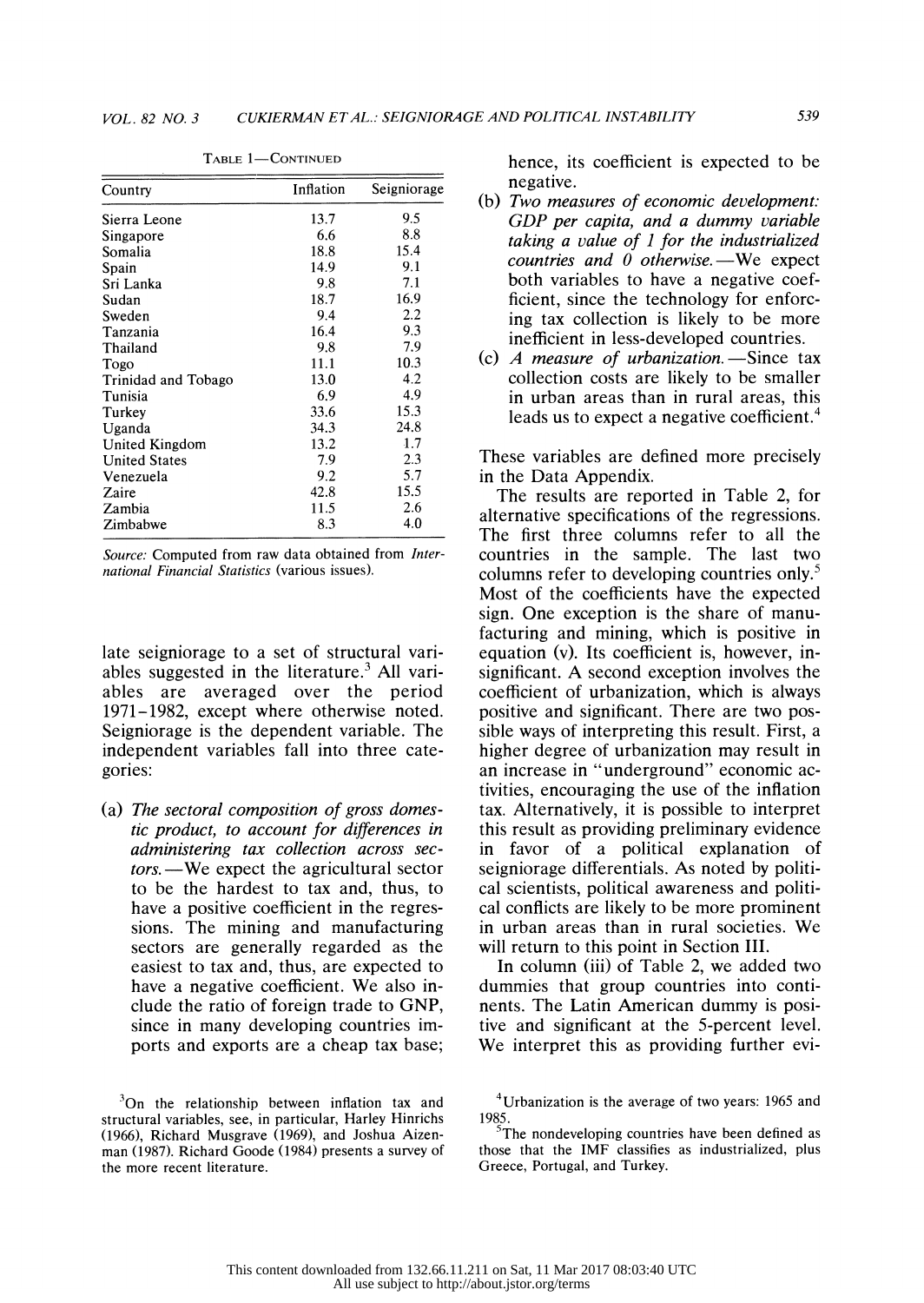| Explanatory                 |                                                 | All countries                                    |                                                  | Developing countries only                      |                                                 |
|-----------------------------|-------------------------------------------------|--------------------------------------------------|--------------------------------------------------|------------------------------------------------|-------------------------------------------------|
| variables                   | (i)                                             | (ii)                                             | (iii)                                            | (iv)                                           | (v)                                             |
| Intercept                   | 0.0558<br>(0.0404)                              | $0.1185**$<br>(0.0194)                           | 0.0343<br>(0.0312)                               | 0.0156<br>(0.0316)                             | $-0.0167$<br>(0.0696)                           |
| Agriculture                 | $0.0014*$<br>(0.0006)                           |                                                  | $0.0017**$<br>(0.0006)                           | $0.0020**$<br>(0.0006)                         | $0.0024*$<br>(0.0011)                           |
| Mining and<br>manufacturing |                                                 | $-5.0 \times 10^{-3}$<br>$(-6.8\times10^{-2})$   |                                                  |                                                | 0.0007<br>(0.0013)                              |
| Foreign trade               | $-0.0514**$<br>(0.0184)                         | $-0.0626**$<br>(0.0184)                          | $-0.0418*$<br>(0.0192)                           | $-0.0546*$<br>(0.0190)                         | $-0.0512*$<br>(0.0203)                          |
| GDP per capita              | $-5.8 \times 10^{-4}$<br>$(2.5 \times 10^{-4})$ | $-7.2 \times 10^{-4*}$<br>$(3.0 \times 10^{-4})$ | $-5.7 \times 10^{-4*}$<br>$(2.5 \times 10^{-4})$ | $4.0 \times 10^{-4}$<br>$(2.5 \times 10^{-4})$ | $-5.5 \times 10^{-4}$<br>$(3.9 \times 10^{-4})$ |
| Urbanization                | $0.0014**$<br>(0.0004)                          | $0.0010**$<br>(0.0004)                           | $0.0011*$<br>(0.0004)                            | $0.0022**$<br>(0.0004)                         | $0.0023**$<br>(0.0005)                          |
| Industrialized              | $-0.0467*$<br>(0.0190)                          | $-0.0511*$<br>(0.0203)                           |                                                  |                                                |                                                 |
| Asia                        |                                                 |                                                  | 0.0293<br>(0.0183)                               |                                                |                                                 |
| Latin America               |                                                 |                                                  | $0.0430*$<br>(0.0210)                            |                                                |                                                 |
| $\overline{R}^2$ :<br>SE:   | 0.333<br>0.054                                  | 0.281<br>0.056                                   | 0.357<br>0.053                                   | 0.369<br>0.052                                 | 0.360<br>0.052                                  |

TABLE 2-SEIGNIORAGE AND STRUCTURAL VARIABLES

 Notes: In all equations, the dependent variable is seigniorage. Numbers in parentheses are standard errors. The method of estimation is ordinary least squares. The number of countries is 79 for columns (i)-(iii) and 58 for columns (iv) $-(v)$ .

\*Statistically significant at the 5-percent level; \*\*Statistically significant at the 1-percent level.

 dence that noneconomic variables play a role in explaining cross-country inflation differentials.

 These regressions account for 33-42 per cent of the variance in the data, irrespective of whether or not the industrialized coun tries are included. (These figures refer to the regressions  $R^2$ , rather than the  $\overline{R}^2$  given in the table.) This result is not discouraging, given how different these countries are. However, it leaves a large margin for im provement. This is what we attempt to do in the remainder of the paper. In the next section, we analyze a simple model of tax reforms that has implications for cross country differences in seigniorage. We then show, in Section III, that this theoretical explanation is consistent with the data.

#### II. A Political Model of Tax Reforms

 The central feature of the model in this section is a distinction between fiscal policy and tax reforms. A fiscal policy is the choice of tax rates and of the level and composi tion of government spending. A tax reform is the broad design of a tax system that determines the available tax bases and the technology for collecting taxes. Even though in practice it may be difficult to decide where to draw the line, at a conceptual level this distinction has important implications. A tax reform that changes the tax system will typically take time and resources, since it requires investment in the acquisition of information and in infrastructure. A fiscal policy, on the other hand, can be imple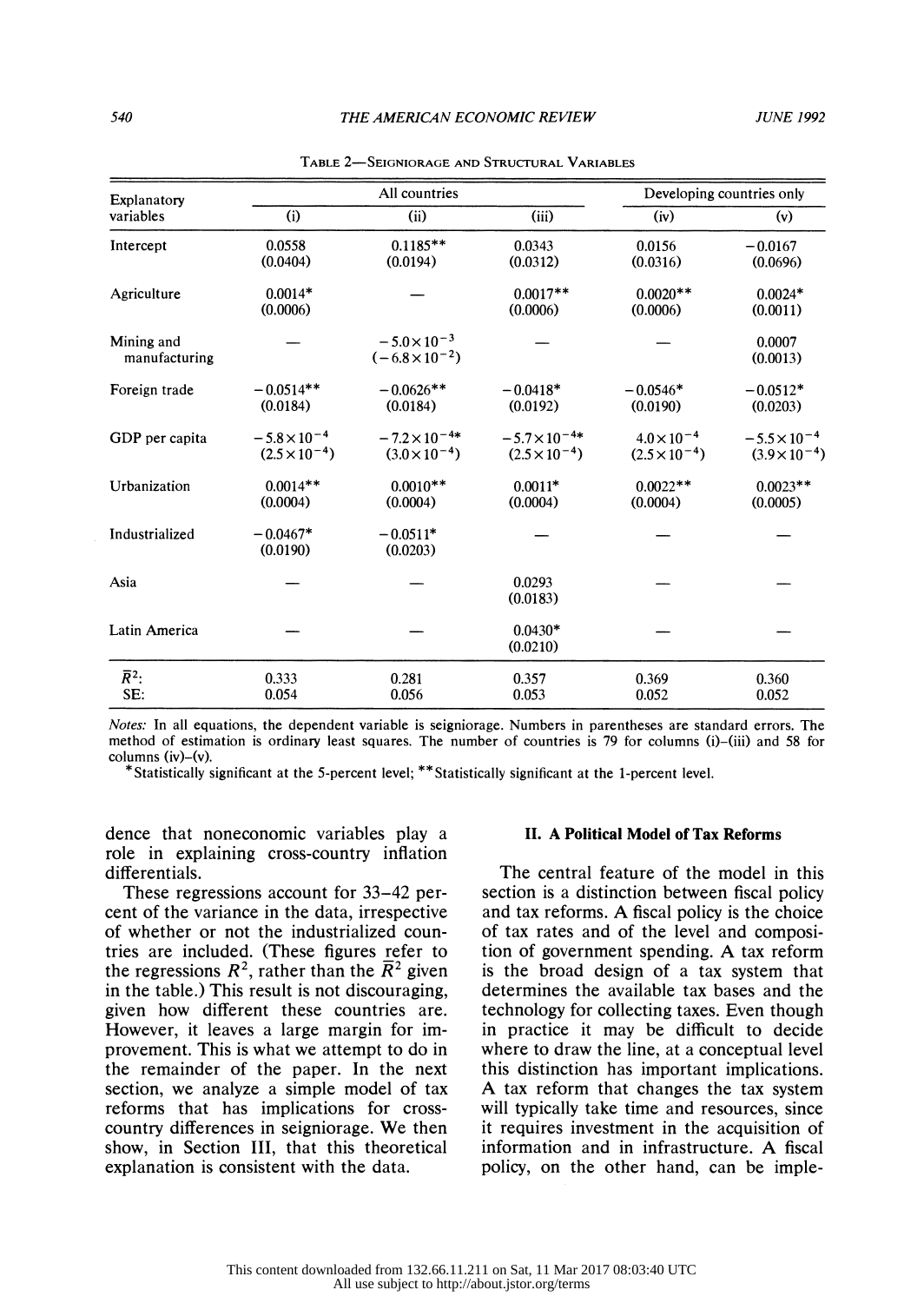mented more swiftly. Thus, at any given moment in time, the existing tax system acts as a constraint on the fiscal policy of the current government. This suggests that tax reforms are also determined by strategic considerations: a tax system is designed by taking into account how it will constrain the fiscal policies of future governments. The central idea of this section is that, if there is political instability and political polariza tion, these strategic considerations may in duce the current government to leave an inefficient tax system to its successors.<sup>6</sup>

## A. The Model

 To focus the analysis on the political de terminants of the tax system, the economy is described only by two simple equations: the budget constraint of the government [equa tion (1)] and of the private sector [equation (2)]:

$$
(1) \t g_t + f_t \leq \tau_t (1 - \theta_{t-1}) + s_t
$$

$$
(2) \qquad c_t \leq 1 - \tau_t - s_t - \delta(\tau_t) - \gamma(s_t).
$$

 Subscripts denote time periods. Each indi vidual is endowed with one unit of output in each period. The variables  $g_t$  and  $f_t$  repre sent two different public goods in per capita terms, and  $c_t$  is private consumption, also per capita. The government collects from each individual an amount  $s_t$ , in the form of "seigniorage," and an amount  $\tau$ , of tax rev enue. The main difference between taxes and seigniorage is that a fraction  $\theta_{t-1}$  of the tax revenue is wasted due to tax-collection costs, whereas seigniorage carries no admin istrative costs. Both taxes and seigniorage impose deadweight losses on the private sector, equal to  $\delta(\tau)$  and  $\gamma(s)$ , respectively. These distortions increase at an in-

<sup>6</sup>This same idea is at the core of some recent research that views public debt as a strategic variable used by the current government to influence its succes sors (see Torsten Persson and Tabellini, 1990 Ch. IX). Carol Rogers (1989) also studies tax reforms in this way.

creasing rate.<sup>7</sup> Thus,  $\delta'(\cdot) > 0$ ,  $\delta''(\cdot) > 0$ ,  $\gamma'(\cdot) > 0$ , and  $\gamma''(\cdot) > 0$ .

In equation (1),  $\theta_{t-1}$  is a rough measure of the efficiency of the tax system. A lower value of  $\theta$  implies a more efficient tax sys tem. Thus, in this model, a tax reform amounts to a choice of  $\theta$ , whereas a fiscal policy is a choice of  $g, f, \tau$ , and s. To capture the greater inertia in reforming the tax system than in changing fiscal policy, we assume that  $\theta$ , but not the other policy variables, must be chosen one period in advance. Thus,  $\theta$ , is chosen at time t but exerts an influence on tax-collection costs only at time  $t + 1$  [cf. equation (1)].<sup>8</sup>

 There are two possible policymaker types, L and R, who randomly alternate in office. The policymaker of type  $i, i = L, R$  maximizes:

(3) 
$$
W_t^i = E_t \bigg\{ \sum_{k=0}^{\infty} \beta^k [U(c_{t+k}) + H^i(g_{t+k}, f_{t+k})] \bigg\}
$$
  
  $1 > \beta > 0$ 

where  $E_{\cdot}(\cdot)$  denotes the expectation operator,  $U(\cdot)$  is a concave and twice continuously differentiable utility function, and

 $7$ In a previous version of the paper, we generalized all the results to alternative ways of modeling the inertia of the tax system (such as with lump-sum costs). In the empirical analysis of Section III, we also allow  $\theta$  to be partially determined by technological features of the economy, like those proxied by the variables of Table 2.

<sup>8</sup>This specification abstracts from two possible com plications. First, it presumes that neither the govern ment nor the private sector has access to a capital market. Second, by not explicitly modeling the distor tionary effects of seigniorage and regular taxes, it ab stracts from the time-inconsistency problems associ ated with both instruments. These two complications have already been extensively investigated in the litera ture, and their effects are well known (see Persson and Tabellini, 1990). Here, we neglect them in order to focus on the novel issue of how the political system of a country governs the evolution of its taxing institutions. However, in the empirical analysis reported in Section III we do consider the potential role of government borrowing.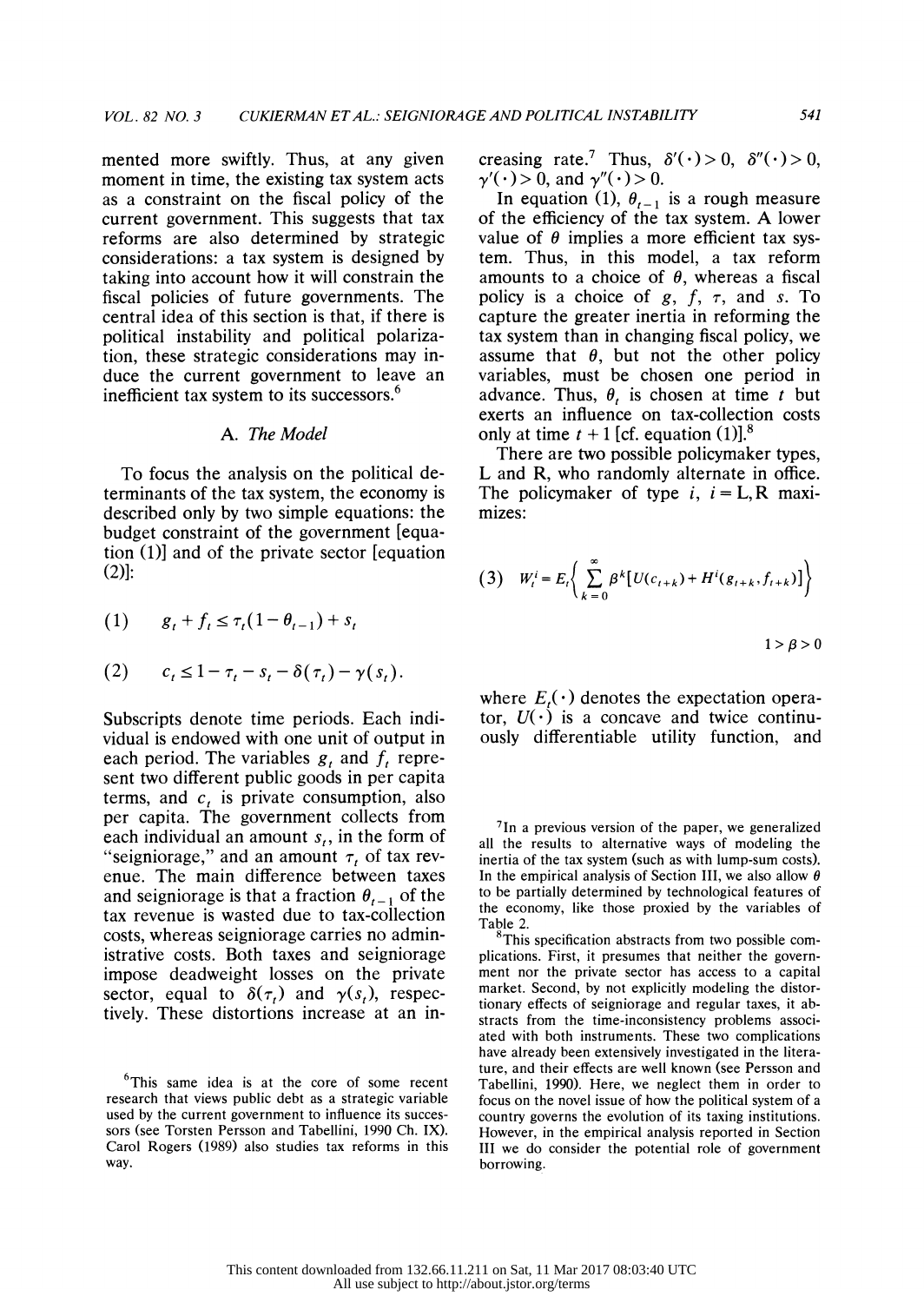$H^{i}(\cdot)$  is defined as follows: if  $i = L$ ,

$$
(3') \quad H^{\mathsf{L}}(g, f) = \left(\frac{1}{\alpha(1-\alpha)}\right) \min[\alpha g, (1-\alpha)f]
$$
  
 
$$
1 > \alpha > 0
$$

and if  $i = R$ , then  $H^{R}(\cdot)$  is defined as in (3'), but with  $\alpha$  replaced by  $(1 - \alpha)$ . Thus, these two policymakers differ only in the desired composition of the public good. For simplicity, their disagreement is parameter ized by  $\alpha$ . The more distant  $\alpha$  is from  $\frac{1}{2}$ , the more they disagree. By construction, the overall weight given to private versus public consumption does not depend on  $\alpha$ .

 The political system is described as a Markov process with transition probabilities  $\pi$  and  $1 - \pi$ : the government that is in office at time t has a fixed probability  $1 - \pi$  of being reappointed next period. With probability  $\pi$ , it is thrown out of office and the other policymaker type is appointed.

 These simplifying assumptions can be ex tended in several ways. All the results con tinue to hold if the political process is mod eled as in Alberto Alesina and Tabellini (1990), where rational voters elect the poli cymaker type at the beginning of each pe riod. In a previous version of the model, we showed that, under appropriate conditions, the results generalize to a concave  $H(\cdot)$  function in (3). Similarly, the symmetry of the model and the fact that both govern ment types assign the same weight to pri vate versus public consumption simplify the exposition but do not affect the nature of the results.

 In this model, then, the political system has two important features: its instability, represented by the probability of losing of fice,  $\pi$ , and the degree of *polarization* be tween the alternating governments, repre sented by the disagreement parameter  $\alpha$ . As we show below, these two features de termine the equilibrium efficiency of the tax system.

#### B. Economic Policy Within a Given Tax System

 This subsection characterizes the equilib rium choice of  $\tau_t$ ,  $s_t$ ,  $g_t$ , and  $f_t$  for a given  $\sigma$ value of  $\theta_{t-1}$ . The choice of  $\theta$  is studied in all

the next subsection. Since  $\theta$  is the only state variable, the equilibrium values of  $\tau$ , s, g, and f as a function of  $\theta$  are found by solving the static problem of maximizing  $[U(c) + H^{i}(g, f)]$ , subject to (1) and (2). Time subscripts are omitted when super fluous. We only describe the equilibrium when type L is in office; for concreteness, we assume  $\alpha > \frac{1}{2}$ . By symmetry, the oppo site case of R in office is obtained by replac ing g with f.

Let  $x \equiv g + f$  denote the total amount of government spending. After some transfor mations, the first-order conditions of this problem are given by:<sup>9</sup>

$$
(4a) \t gL = (1 - \alpha)x \t fL = \alpha x
$$

(4b) 
$$
1 = U'(c) [1 + \gamma'(s)]
$$

(4c) 
$$
[1+\gamma'(s)] = \frac{1+\delta'(\tau)}{1-\theta}.
$$

 Equation (4a) describes the optimal alloca tion of public consumption. The L super scripts serve as reminders that type L is in office. Equation (4b) compares the marginal utility of public and private consumption. With distortionary taxes, at an optimum the marginal utility of public consumption (unity) exceeds the marginal utility of pri vate consumption. Equation (4c) is the Ramsey rule: it equates at the margin the distortions associated with the last dollar collected from each source of revenue. These three conditions underscore that the identity of the government only matters for the composition of public consumption. Both government types choose the same level of overall public spending and the same tax policy, irrespective of the value of  $\alpha$ .

 Together with (1) and (2), equations (4) implicitly define the equilibrium values of all variables as functions of the efficiency of

<sup>&</sup>lt;sup>9</sup>Because of the concavity of  $U(\cdot)$  and the convexity of  $\delta(\cdot)$  and  $\gamma(\cdot)$ , the second-order conditions are always satisfied.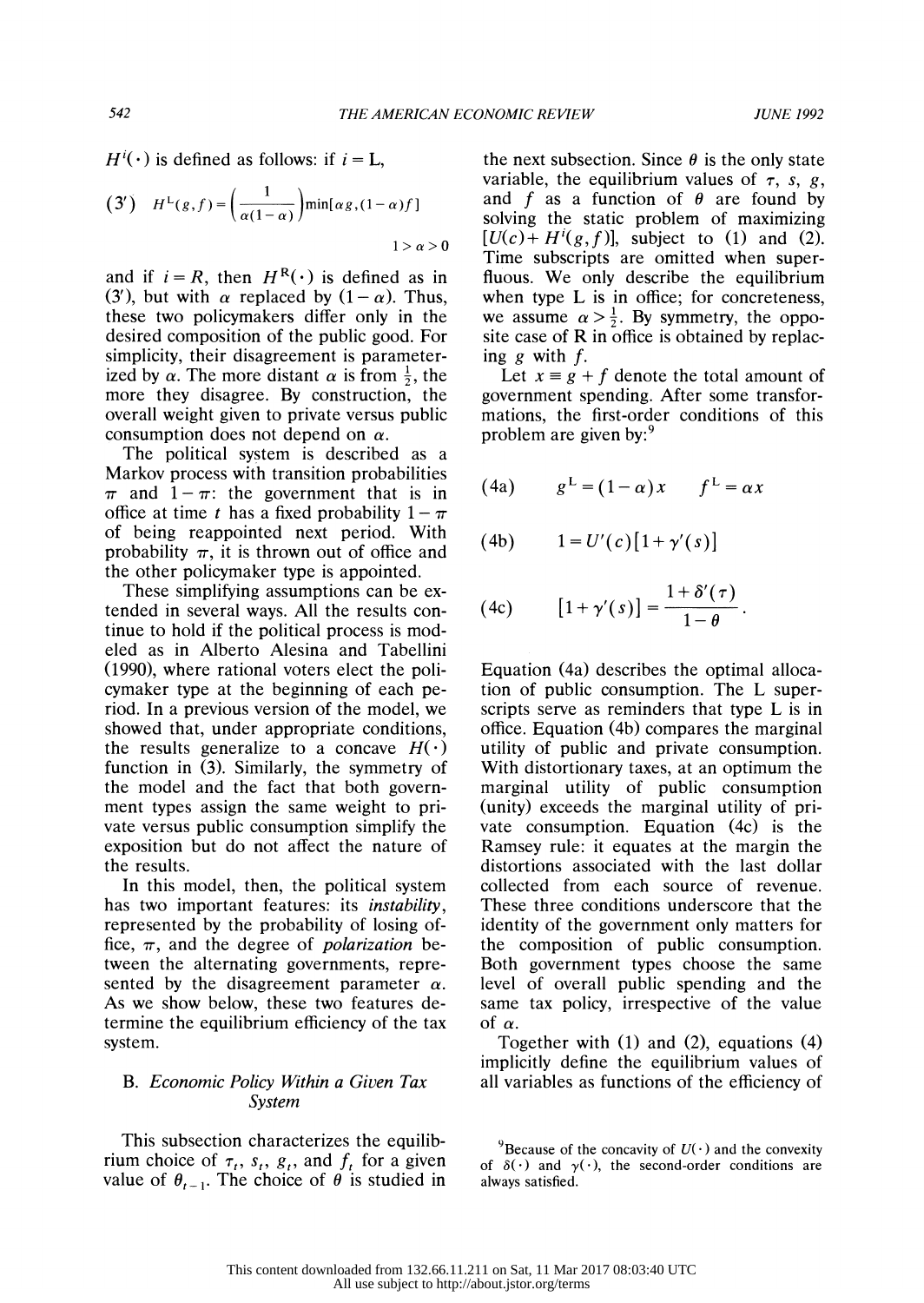the tax system,  $\theta$ :

(5) 
$$
c^* = C(\theta)
$$

$$
x^* = X(\theta)
$$

$$
s^* = S(\theta)
$$

$$
\tau^* = T(\theta).
$$

 Applying the implicit function theorem to  $(1)$ ,  $(2)$ , and  $(4)$  yields the following proposi tion (the proof is available from the authors upon request):

PROPOSITION 1:

$$
X'(\theta) < 0
$$
\n
$$
S'(\theta) > 0
$$
\n
$$
C'(\theta) > 0
$$
\n
$$
T'(\theta) < 0.
$$

 Thus, as suggested by intuition, a more in efficient tax system discourages public spending and forces the government to rely more on seigniorage and less on regular taxes as a source of revenue. Also, a more inefficient tax system raises private con sumption.<sup>10</sup>

## C. Choosing the Efficiency of the Tax System

 We now turn to the question of how the efficiency of the tax system is determined in equilibrium. Since, by assumption,  $\theta$  has to be set one period in advance and there is no cost in changing it, it is sufficient to look one period ahead in order to characterize the infinite-horizon equilibrium. With prob ability  $1 - \pi$ , type L is reappointed in office tomorrow. In this case, by (4a) and (3), his utility is

$$
(6a) \hspace{1cm} U(C(\theta)) + X(\theta)
$$

<sup>10</sup>Because the  $H^{i}(\cdot)$  function is linear, all the in come effects of a more inefficient tax system fall on public consumption. If  $H^{i}(\cdot)$  were concave, this would no longer be true, and we would need additional conditions to sign  $C'(\theta)$  and  $T'(\theta)$ .

where  $X(\theta)$  is total public spending. With probability  $\pi$ , type R is appointed tomorrow. By symmetry,  $g<sup>R</sup> = f<sup>L</sup>$  and  $f<sup>R</sup> = g<sup>L</sup>$ . Hence, by (4a) and (3), and since  $\alpha > \frac{1}{2}$ , type-L utility, if out of office, is

(6b) 
$$
U(C(\theta)) + \frac{(1-\alpha)}{\alpha}X(\theta) = \frac{1-\alpha}{\alpha} < 1.
$$

Thus,  $\theta$  is chosen so as to maximize the following expected-utility function (because of the symmetry of the model, this is also the utility function of type R, when in of fice):

(7) 
$$
(1 - \pi)[U(C(\theta)) + X(\theta)]
$$

$$
+ \pi \left[U(C(\theta)) + \frac{(1 - \alpha)}{\alpha}X(\theta)\right]
$$

$$
\equiv U(C(\theta)) + \beta(\pi, \alpha)X(\theta)
$$

where  $\beta(\pi, \alpha) = (1 - \pi) + \pi(1 - \alpha)/\alpha \leq 1$ .

The equilibrium value of  $\theta$  satisfies the first-order condition: $^{11}$ 

(8) 
$$
U'(C(\theta))C'(\theta) + \beta(\pi,\alpha)X'(\theta) \le 0
$$

which holds with equality if  $\theta > 0$ . The first term on the left-hand side of (8) is the marginal gain of raising the inefficiency of the tax system; since  $C'(\theta) > 0$ , this gain takes the form of higher private consump tion. The second term is the expected marginal cost of a more inefficient tax sys tem, which takes the form of reduced public consumption [recall that  $X'(\theta) < 0$ ].

 According to (8), the magnitude of this expected marginal cost depends on  $\beta(\alpha, \pi)$ . The following facts about  $\beta(\cdot)$  are worth noting:

(9) 
$$
\beta_{\pi}(\pi, \alpha) < 0
$$

$$
\beta_{\alpha}(\pi, \alpha) < 0
$$

$$
\lim_{\substack{\alpha \to 1 \\ \pi \to 1}} \beta(\pi, \alpha) = 0
$$

<sup>11</sup>We assume that the second-order conditions are satisfied. As in all optimal-taxation problems, this in volves some assumption on the third derivatives of  $U(\cdot)$  and  $H(\cdot)$ .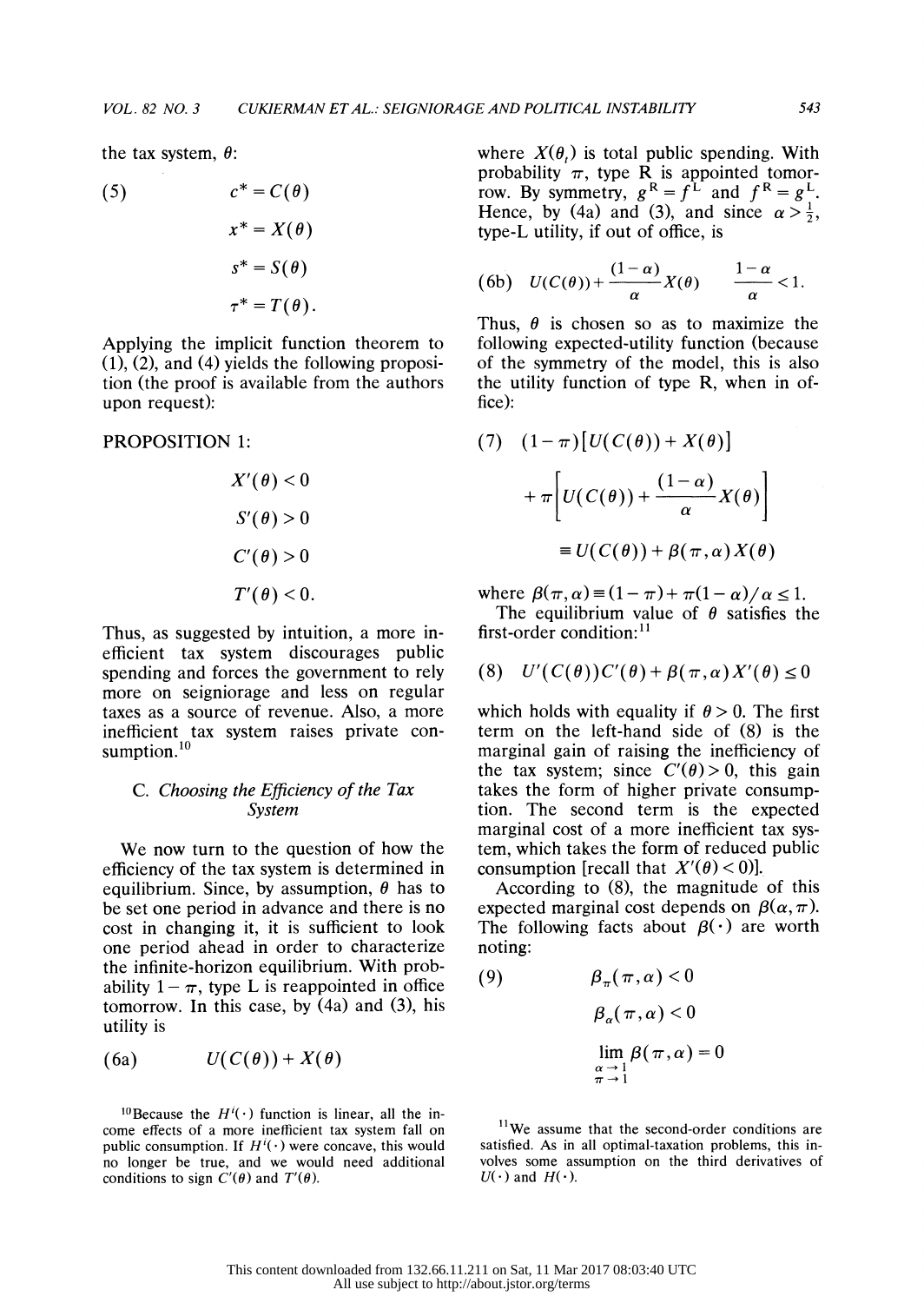where a subscript denotes a partial deriva tive. Thus, the expected marginal cost of having an inefficient tax system is lower (i) the more unstable and (ii) the more polarized is the political system. In the limit, this marginal cost tends to zero as the polit ical system becomes extremely unstable and polarized.

 By equations (8) and (9), the equilibrium efficiency of the tax system,  $\theta^*$ , is a function of the stability and polarization of the polit ical system:

$$
\theta^* = \Theta(\pi, \alpha).
$$

Thus, we have the following proposition.

PROPOSITION 2:

- (i)  $\Theta(0, \alpha) = \Theta(\pi, \frac{1}{2}) = 0.$
- (ii) There exists a pair  $\pi_0 < 1$  and  $\alpha_0 < 1$  In such that  $\Theta(\pi, \alpha) > 0$  for any  $\pi > \pi_0$ ,  $\alpha > \alpha_0$ .
- (iii) If  $\theta^* > 0$ , then  $\Theta_{\pi} > 0$  and  $\Theta_{\alpha} > 0$ .

 The first statement follows by combining equations (4) and (8) and by noting that  $\beta(0, \alpha) = \beta(\pi, \frac{1}{2}) = 1$ . The rest of the proof is obtained by applying the implicit function theorem to (8), and by invoking (9) and the second-order conditions.

 Proposition 2 summarizes the central the oretical result of the paper. If the current government is certain of being reappointed or if there is no polarization, then it always brings about the most efficient tax system. However, with a sufficient degree of politi cal instability or polarization, a more inef ficient system may be preferred. More gen erally, the lower is the probability that the current government will remain in office and the greater is polarization, the more inefficient is the tax system left as a legacy to future governments. This happens for a purely strategic reason and even though it is costless to improve the efficiency of next period's tax system: a more inefficient tax collection apparatus discourages future gov ernments from collecting taxes and spend ing them on goods that are not valued by the incumbent policymaker. The equilib rium value of  $\theta$  is chosen so as to equate the expected marginal benefit of constrain-

 ing future governments to the marginal cost caused by inefficient taxation. When  $\pi$  decreases or  $\alpha$  approaches  $\frac{1}{2}$ , the marginal cost of an inefficient tax system rises, since the current government is more likely to be reappointed, or if not reappointed, it does not care much since it is more similar to its opponent. As a result,  $\theta^*$  decreases.<sup>12</sup>

 Combining Propositions 1 and 2 yields the following central empirical implication: countries with more unstable and polarized political systems rely more heavily on seigniorage as a source of revenue than do more stable and homogeneous societies. In Section III, we test this positive implica tion. $13$ 

#### III. The Evidence

 In this section, we extend the cross-sec tional investigation of Table 2 by adding explanatory variables that refer to the polit ical system. Each observation corresponds to a time average for a specific country. Our goal is to estimate an equation of the fol lowing general form:

$$
(10) \t s_i = \alpha + \beta z_i + \gamma p_i + u_i
$$

where the subscript refers to country  $i$ ;  $s_i$  denotes the level of seigniorage as a frac tion of total government revenues (includ ing seigniorage);  $z_i$  is a vector of variables measuring the economic structure of coun try *i*;  $\mathbf{p}_i$  is a vector of political variables designed to capture the degree of instability and of polarization of the political system; and  $u_i$  is an error term. We are interested

<sup>13</sup>The model yields the very strong prediction that the efficiency of the tax system only depends on politi cal variables and not on the structural features of the economy. However, this extreme prediction of the the ory can easily be modified by subtracting from equation (2) a term that captures the cost of maintaining a low  $\theta_{t-1}$  and by making it dependent on the features of the economy.

 $12$ In a previous version of this paper, we showed that having a positive value of  $\theta$  is generally ex ante efficient (in the sense that it yields a higher expected utility for both government types and for voters). The intuition for this result is that a higher value of  $\theta$  reduces the variance of public consumption and in creases private consumption.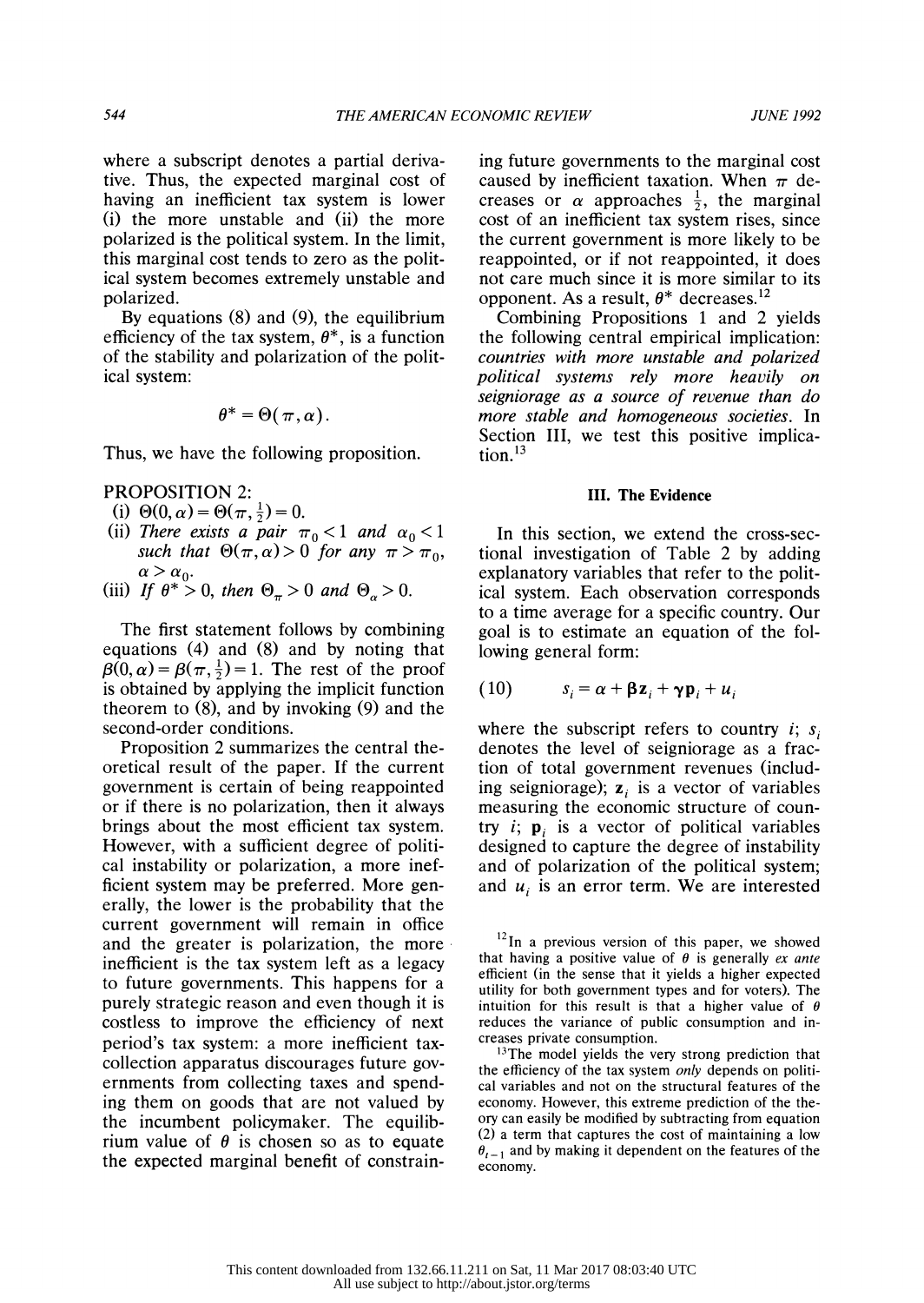in the signs of the estimated coefficients of  $\gamma$ .

 The economic variables are the same as in Table 2. They account for economic and structural factors affecting the cost of ad ministering and enforcing tax collection. The measurement of the political variables pre sents several difficulties. Even though the notions of political instability and polariza tion are conceptually well defined, they do not have an obvious measurable counter part. We deal with this problem in the next subsection, where we estimate a probit model to obtain a measure of political insta bility. We defer the discussion on polariza tion to Subsection III-C.

### A. Measures of Political Instability and Polarization

 The theoretical model isolates a central feature of the political system: the degree of political instability, defined as the probabil ity of a government change as perceived by the current government. This feature is un observable. As a proxy, we construct a mea sure of political instability from the data of Charles L. Taylor and David A. Jodice (1983). These data contain yearly observa tions on regular and irregular (i.e., coups) government transfers, unsuccessful coup at tempts, executive adjustments, and other political events.

 First, we estimate a yearly probit model on time-series data, or on pooled time-series and cross-country data, over the period 1948-1982. At this stage, we do not discrim inate between regular and irregular govern ment changes, even though we do it below, in the cross-country regressions. The depen dent variable takes a value of 0 for the years in which there is no government change (regular or irregular) and a value of 1 other wise. Changes in the composition of the executive are not considered to be changes in government.<sup>14</sup> The explanatory variables  in the probit model fall into three broad classes: economic variables designed to measure the recent economic performance of the government, political variables ac counting for significant political events that may signal the imminence of a crisis, and structural variables accounting for institu tional differences and country-specific fac tors that do not change or that change only slowly over time. These structural variables consist of three dummy variables that group countries according to their political institu tions in (i) democracies, (ii) democracies in which the election date is determined by the constitution, and (iii) democracies ruled by a single majoritarian party. Even though these three groups are too broad to account for the variety of existing political institu tions, at least they discriminate between very different constitutional environments. All these variables are defined in Table 3.

 Table 4 reports the results of the probit regression when all countries are pooled and a country-specific dummy is included. Most variables have the expected sign, even though not all are statistically significant. In particular, government change is made more likely by unusual inflation in the previous year and by unusually low growth of private consumption over the current and previous two years. Moreover, riots, political repres sions, adjustments in the composition of the executive, and unsuccessful attempts to change the government all signal the immi nence of a political crisis. Two of the insti tutional dummies are significant. Democra cies have more frequent government changes than nondemocratic regimes, and, coalition governments or minority govern ments are less stable than majoritarian gov ernments. Several of the country-specific dummies (not reported in the table) are also statistically significant, indicating that there are additional factors contributing to insta bility of the political system which are not fully captured by our explanatory variables.

 customary procedures. John A. Lott and David Reiffen (1986) have used this data set to analyze the economic value of dictators.

 $14$ Taylor and Jodice (1983) define a regular govern ment change as a change in the office of national executive from one leader or ruling group to another that is accomplished through conventional legal or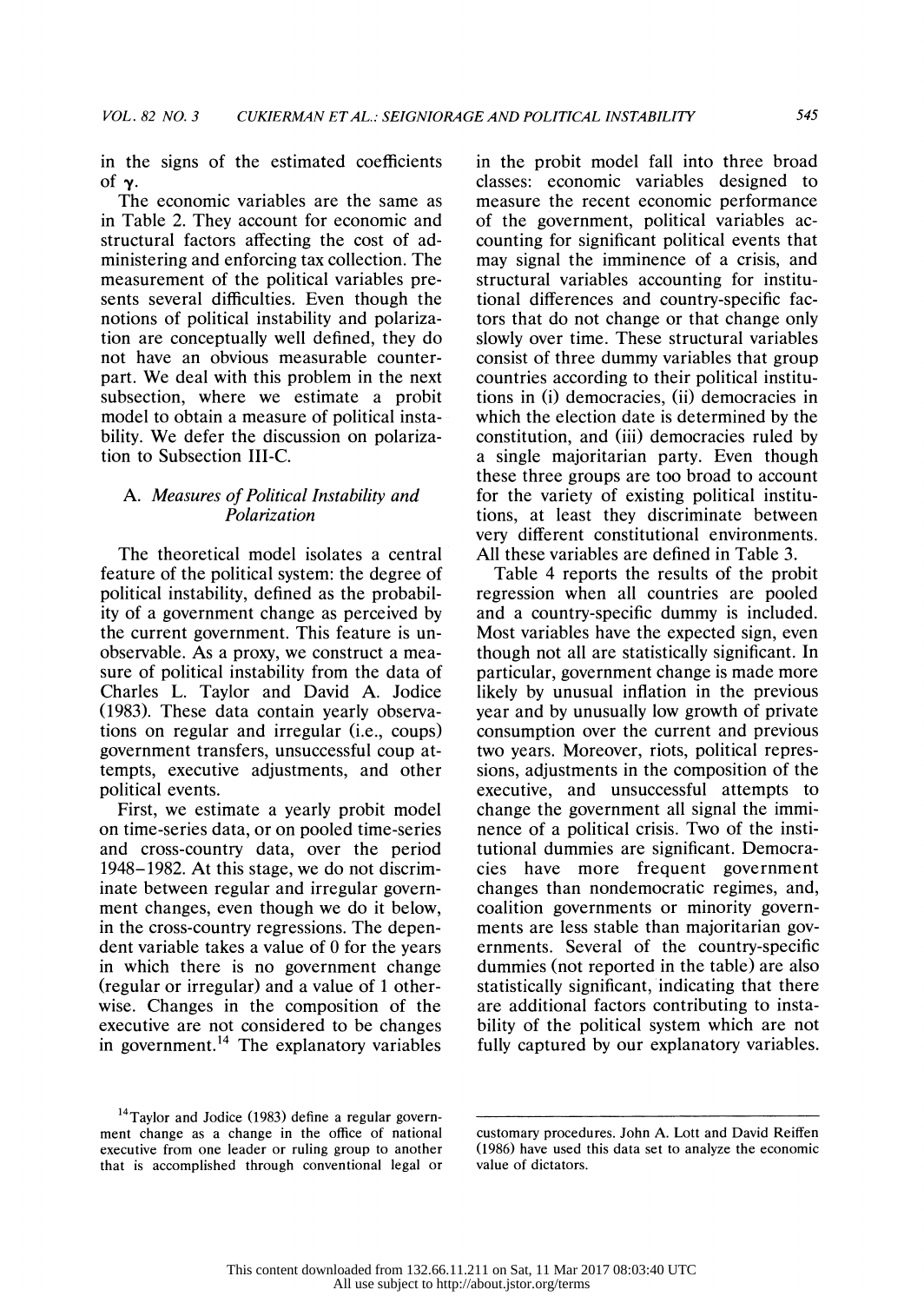1. Government Change:

Government change  $\equiv$  dummy variable taking a value of 1 for the years in which there is either a coup or a regular government transfer and taking a value of 0 otherwise [Source: Taylor and Jodice, 1983]

2. Economic Performance:

Inflation  $\equiv$  annual rate of growth of GDP deflator [Source: constructed from Robert Summers and Alan Heston, 1988]

Economic growth  $\equiv$  cumulative rate of growth of private consumption in the current and previous two years [Source: Summers and Heston, 1988]

3. Political Events:

Riots  $\equiv$  violent riots [*Source:* Taylor and Jodice, 1983]

Repressions  $\equiv$  Political executions and government-imposed sanctions [Source: Taylor and Jodice, 1983]

Executive adjustments  $\equiv$  changes in the composition of the executive not resulting in government transfer [Source: Taylor and Jodice, 1983]

Attempts  $\equiv$  unsuccessful attempts to change the government, taking the form of unsuccessful coups and unsuccessful government transfer [Source: Taylor and Jodice, 1983]

Years  $\equiv$  years from previous government change

4. Structural Variables:

 GDP per capita in constant U.S. dollars of 1975 [Source: Summers and Heston, 1988]

Democracy  $\equiv$  a dummy variable taking a value of 1 for democracies and taking a value of 0 otherwise [Source: Arthur Banks (various issues)]

Elections  $\equiv$  a dummy variable taking a value of 1 if the election date is determined by the constitution and 0 otherwise [Source: Banks (various volumes)]

Majority  $\equiv$  a dummy variable taking a value of 1 for presidential systems or for parliamentary governments supported by a single majority party and taking a value of 0 otherwise [Source: Banks (various volumes)]

 The variables inflation, consumption growth, protests, riots, and repressions are all in the form of deviation from country-specific means.

 These estimates are very robust to changes in the model specification. This same re gression has been estimated on each coun try separately (except that the structural variables have been dropped and all lags of the same variables have been constrained to have the same coefficient, in order to save degrees of freedom).

 Using the pooled time-series cross-coun try regressions and the country-specific pro bit regressions, we compute two estimated frequencies of government change in each country during the period 1971-1982. They are obtained by averaging the estimated probabilities of government change over that time period. These two estimated frequen cies of government change provide two al ternative measures of political instability. We label them  $P$  and  $P<sup>S</sup>$ , respectively. A third measure of political instability is the *actual* frequency  $(F)$  of government change (including coups). As shown in our 1990 working paper, these three measures of po litical instability are highly correlated with each other. They are also correlated with other measures, estimated from alternative specifications of the probit model.

 There are two possible sources of error in these estimates. First, they contain more information than was available to the gov ernments at the time, since they are esti mated from data through 1982. Second, they omit relevant information that was available to the governments but is not reflected in our explanatory variables. Presumably, the most important omitted information con-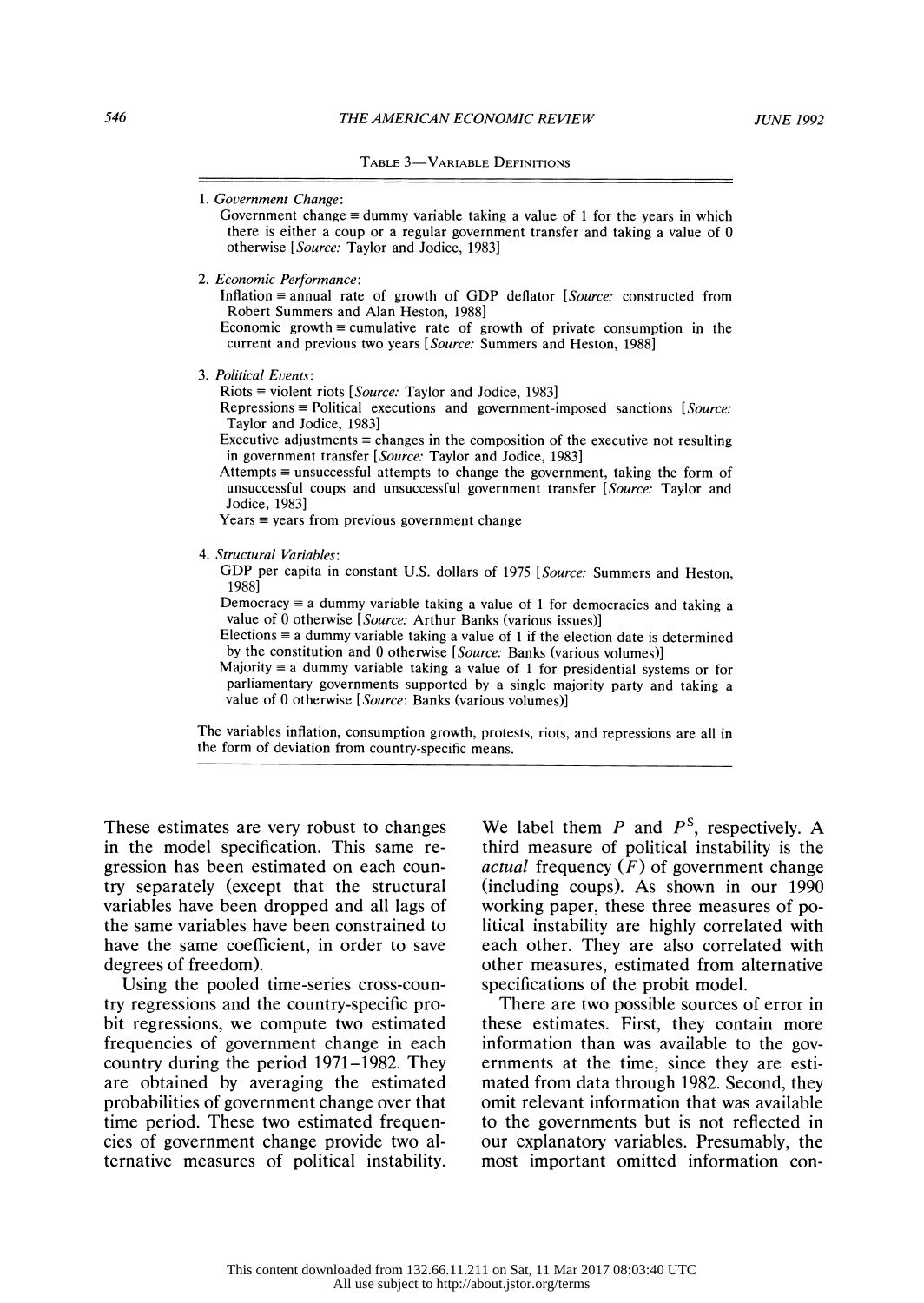| Explanatory variable | Current                                        | Lagged once           | Lagged twice          |
|----------------------|------------------------------------------------|-----------------------|-----------------------|
| Government change    |                                                | $-0.0793$<br>(0.0822) | $-0.0315$<br>(0.0774) |
| Inflation            |                                                | 0.0020<br>(0.0012)    | $-0.0030$<br>(0.0023) |
| Consumption growth   | $-0.3894$<br>(0.2652)                          |                       |                       |
| Riots                | 0.0052<br>(0.0040)                             | $-0.0016$<br>(0.0040) | 0.0060<br>(0.0037)    |
| Repressions          | $0.0047**$<br>(0.0018)                         | $-0.0013$<br>(0.0009) | 0.0019<br>(0.0013)    |
| Executive adjustment | $0.0828**$<br>(0.0242)                         | $0.0493*$<br>(0.0234) | $-0.0182$<br>(0.0226) |
| Attempts             | $0.3995**$<br>(0.0670)                         | $-0.0138$<br>(0.0358) | $-0.0232$<br>(0.0357) |
| Years                | $-0.0004$<br>(0.0113)                          |                       |                       |
| GDP per capita       | $1.3 \times 10^{-3}$<br>$(2.3 \times 10^{-3})$ |                       |                       |
| Democracy            | $0.6195**$<br>(0.2010)                         |                       |                       |
| Election             | $-0.2436$<br>(0.2259)                          |                       |                       |
| Majority             | $-0.3291*$<br>(0.1341)                         |                       |                       |
|                      |                                                |                       |                       |

TABLE 4-PROBIT ESTIMATES

 Notes: The dependent variable is government change. Standard errors are in paren theses. The country-specific dummies have been omitted from the table but are included in the regression. There are  $1,399$  observations for change = 0 and 593 observations for no change  $= 1$  (total number of observations  $= 1,992$ ). The time period is 1948-1982. If a country became independent after 1948, only the years since independence have been included.

 \*Statistically significant at the 5-percent level; \*\*Statistically significant at the 1-percent level.

 cerns institutional detail not observable or not easy to quantify. We deal with both of these problems in Subsection III-D.

 Besides political instability, the theoreti cal model of Section II emphasizes the im portance of another political variable: the degree of polarization between the current government and its likely future contenders. Measuring this form of polarization is a considerably more difficult task. In Subsec tion III-C, we discuss the inclusion of vari ables that may proxy for it.

## B. Data Description

 The sample of countries, determined by data availability, is the same as in Tables 1 and 2. The data sources are described in the Data Appendix. The variables are averaged over the time period 1971-1982, except where otherwise noted. In Subsection III-D we report the results of experimenting with other periodizations. Summary statistics of the relevant variables can be found in our 1990 working paper.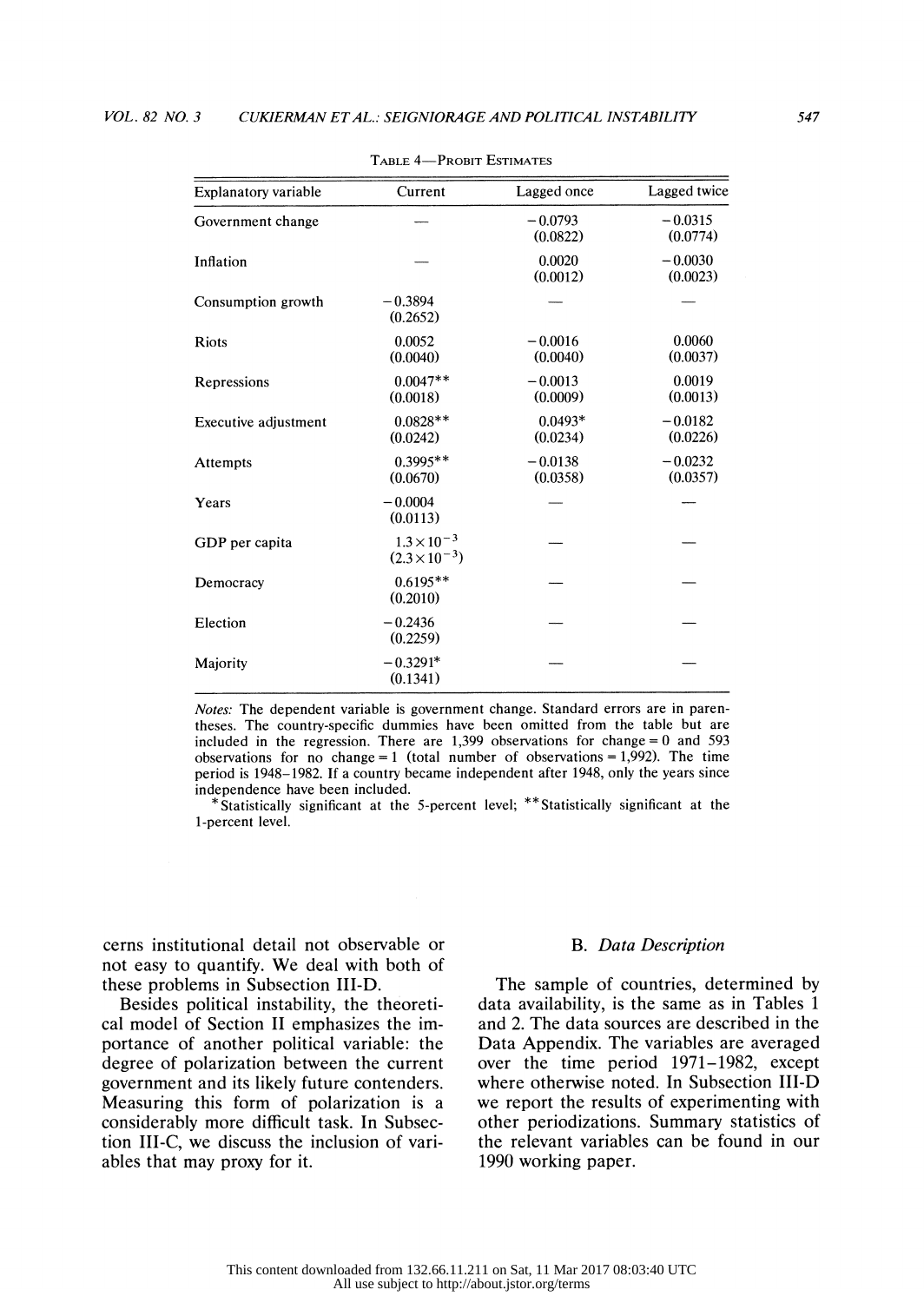|                                  | All countries                                  |                                                  |                                                  |                                                  |                                                  | Developing<br>countries                         |
|----------------------------------|------------------------------------------------|--------------------------------------------------|--------------------------------------------------|--------------------------------------------------|--------------------------------------------------|-------------------------------------------------|
| <b>Explanatory variables</b>     | (i)                                            | (ii)                                             | (iii)                                            | (iv)                                             | (v)                                              | only<br>(v <sub>i</sub> )                       |
| Intercept                        | 0.0071<br>(0.0294)                             | $0.0898**$<br>(0.0189)                           | $-0.0015$<br>(0.0301)                            | 0.0158<br>(0.0290)                               | 0.0340<br>(0.0281)                               | $-0.0201$<br>(0.0319)                           |
| Agriculture                      | $0.0016**$<br>(0.0006)                         |                                                  | $0.0018**$<br>(0.0006)                           | $0.0013*$<br>(0.0006)                            | $0.0012*$<br>(0.0006)                            | $0.0021**$<br>(0.0005)                          |
| Mining and<br>manufacturing      |                                                | $-0.0007$<br>(0.0168)                            |                                                  |                                                  |                                                  |                                                 |
| Foreign trade                    | $-0.0430*$<br>(0.0166)                         | $-0.0511$<br>(0.0169)                            | $-0.0350*$<br>(0.0177)                           | $-0.0415*$<br>(0.0162)                           | $-0.0474**$<br>(0.0166)                          | $-0.0431*$<br>(0.0182)                          |
| GDP per capita                   | $-5.2\times10^{-4*}$<br>$(2.2 \times 10^{-4})$ | $-5.3 \times 10^{-4*}$<br>$(2.7 \times 10^{-4})$ | $-4.6 \times 10^{-4*}$<br>$(2.3 \times 10^{-4})$ | $-5.2 \times 10^{-4*}$<br>$(2.2 \times 10^{-4})$ | $-5.1 \times 10^{-4*}$<br>$(2.2 \times 10^{-4})$ | $-4.4 \times 10^{-4}$<br>$(2.4 \times 10^{-4})$ |
| Urbanization                     | $0.0013**$<br>(0.0004)                         | $0.0008*$<br>(0.0003)                            | $0.0011*$<br>(0.0004)                            | $0.0013**$<br>(0.0004)                           | $0.0015**$<br>(0.0004)                           | $0.0019**$<br>(0.0004)                          |
| Industrialized                   | $-0.0746**$<br>(0.0182)                        | $-0.0844**$<br>(0.0218)                          |                                                  | $-0.0694**$<br>(0.0180)                          | $-0.0767**$<br>(0.0201)                          |                                                 |
| Asia                             |                                                |                                                  | 0.0036<br>(0.0180)                               |                                                  |                                                  |                                                 |
| Latin America                    |                                                |                                                  | 0.0268<br>(0.0196)                               |                                                  |                                                  |                                                 |
| $\boldsymbol{P}$                 | $0.1840**$<br>(0.0421)                         | $0.1849**$<br>(0.0456)                           | $0.1759**$<br>(0.0458)                           | $0.1468**$<br>(0.0449)                           |                                                  | $0.1583**$<br>(0.0539)                          |
| RF                               |                                                |                                                  |                                                  |                                                  | $0.0540**$<br>(0.200)                            |                                                 |
| Coups                            |                                                |                                                  |                                                  | $0.1326*$<br>(0.0623)                            | $0.1865**$<br>(0.0593)                           |                                                 |
| $\bar{R}^2$ :<br>SE:<br>$\rho$ : | 0.461<br>0.048<br>0.1923<br>[0.0895]           | 0.407<br>0.051<br>0.2460<br>[0.0289]             | 0.461<br>0.048<br>0.2192<br>[0.0523]             | 0.486<br>0.047<br>0.1632<br>[0.1508]             | 0.464<br>0.048<br>0.1216<br>[0.2857]             | 0.448<br>0.049<br>0.2704<br>[0.0401]            |

TABLE 5-SEIGNIORAGE AND POLITICAL VARIABLES

 Notes: The dependent variable is seigniorage, for all regressions. Standard errors are given in parentheses. All observations are yearly averages over the period  $1971-1982$ . P is the estimated frequency of government change obtained from Table 3 for the 1971-1982 period. RF is the actual frequency of regular government transfers during 1971–1982. "Coups" is the average actual frequency of coups (during 1971–1982). The statistic  $\rho$  is the Spearman rank correlation coefficient between the estimated residuals and the index of totalitarianism (averaged over 1971–1982). The numbers inside the brackets below the  $\rho$  estimate give the significance probability of the estimate under the null hypothesis that  $\rho = 0$ . The number of observations is 79.

\*Statistically significant at the 5-percent level; \*\*Statistically significant at the 1-percent level.

#### C. The Cross-Country Regressions

 Table 5 reports the estimates of equation (10) on the cross-country data. In the first three columns, the measure of political in stability estimated in Table 4  $(P)$  is added to seigniorage regressions. This variable is positive and has a highly significant esti-

 mated coefficient in every regression. It re mains positive even after including dummy variables that group countries into conti nents. Compared to Table 2, the estimated coefficients of these dummies drop signifi cantly and the  $\overline{R}^2$ 's improve considerably. The same results emerge if we replace P with the other two measures of political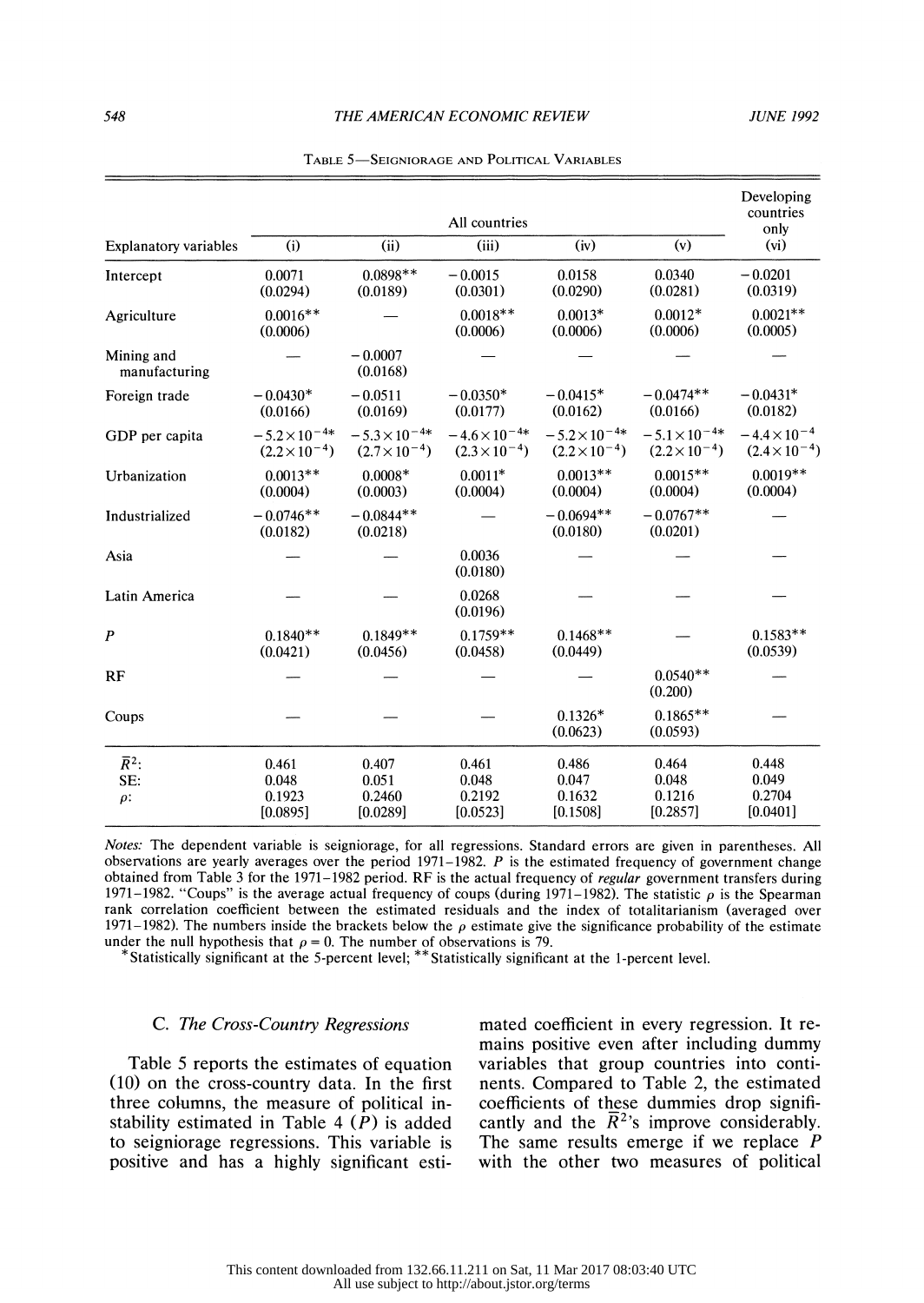instability discussed in Subsection III-A or if we estimate the equation on developing countries only  $[column (vi)]$ .<sup>15</sup> These results then provide clear support for our view that, after controlling for structural variables, countries with a more unstable political sys tem rely more heavily on seigniorage as a source of revenue.<sup>16</sup>

 Our model suggests that the degree to which countries rely on seigniorage not only depends on political instability, but also on political polarization. A problem with this proposition at the empirical level is that it is not easy to find indexes of polarization. To tackle this issue, we consider a number of proxies for polarization. We first note that the variable  $P$  in equations (i)–(iii) in Table 5 does not discriminate between regular government changes and those originated by coups. However, this distinction may be important as an indicator of polarization: a government change taking the form of a coup is likely to be a much more radical change than one occurring through regular democratic procedures. Hence, according to our theory, seigniorage should be positively related to the expected frequency of coups, even after controlling for other measures of instability. This prediction is borne out by the regression analysis. In column (iv) of Table 5, the actual frequency of coups is included among the explanatory variables. Its estimated coefficient is positive and highly significant. In equation (v) in Table 5, we further refine the idea that the fre quency of coups captures polarization. There, we include the actual frequency of regular government changes during 1971-1982 (RF) and the actual frequency

<sup>15</sup>The variable  $P$  is a generated regressor. As such, our estimates of the standard errors may be biased in general. However, this problem does not invalidate the  $t$  statistics for the null hypothesis that the estimated coefficient of  $P$  is zero, since under the null the standard errors are unbiased (see Adrian Pagan, 1984). Since we are interested in testing precisely this hypoth esis, we do not attempt any correction. However, this may be a problem in interpreting the  $t$  statistics of the remaining variables.

 $16$ Of course, there is a possibility of reverse causa tion, from inflation to instability. We deal with this issue in Table 6.

 of coups as separate variables. Both vari ables have a positive and significant esti mated coefficient, but the estimated coef ficient of coups is much larger than that of regular government changes, which is con sistent with the view that, in addition to instability, the frequency of coups also prox ies for polarization. This provides prelimi nary evidence that both instability and po larization positively affect the reliance on seigniorage.

 Democracies are more likely to be viable in societies with a higher degree of internal cohesiveness (Daniel Usher, 1981). Thus, democracies are likely to have lower levels of polarization than totalitarian regimes. Hence, our theory suggests that, controlling for political instability, seigniorage should be larger in more totalitarian countries. To test this conjecture, we replaced the coups variable in column (iv) of Table 5 by a dummy taking a value of 1 in democratic regimes and 0 otherwise; its estimated co efficient (not reported in the table) is negative and highly significant; it remains negative (even though it becomes barely sig nificant) if the coups variable is also in cluded. In addition to this dummy variable, we also used a ranking of totalitarianism compiled by Freedom House (with higher numbers corresponding to more totalitarian regimes; see the Data Appendix for details). This index of totalitarianism is qualitative, and it does not make much sense to include it in the regressions as an explanatory vari able.<sup>17</sup> To overcome this difficulty, we com pute the Spearman rank correlation coeffi cient between this index of totalitarianism and the estimated residuals of each of the equations in Table 5. This coefficient, de noted by  $\rho$  at the bottom of Table 5, is always positive, but it is almost never signif  $icant.<sup>18</sup>$ 

 $17$ Doing so results in a positive and barely significant coefficient in most regressions.

 $\frac{18}{18}$ As an alternative way to capture the role of polar ization, we incorporated in our analysis an index of income distribution. To the extent that societies with more unequal income distribution are more polarized, we would expect them to have higher seigniorage. Unfortunately, since data on income distribution are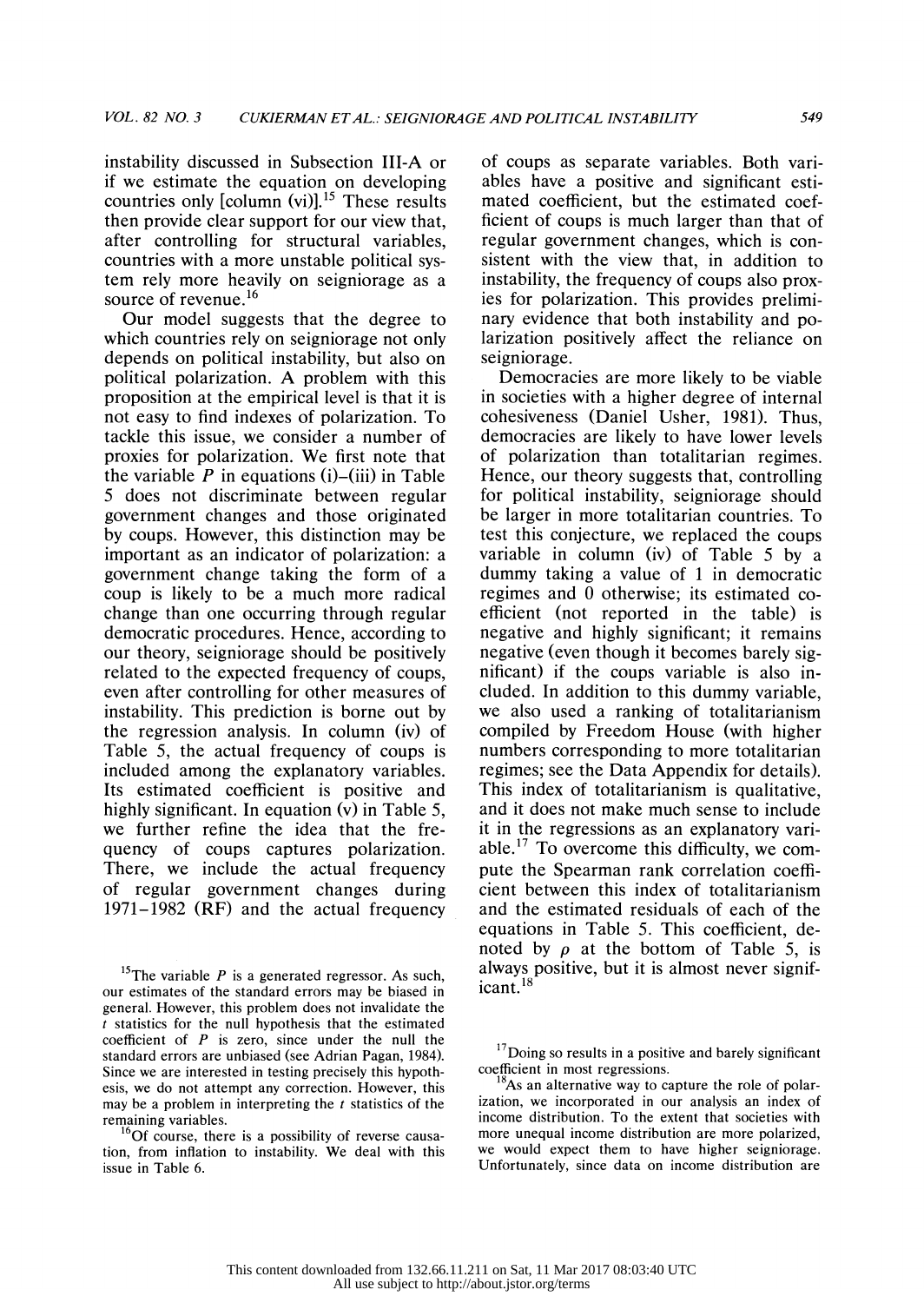Finally, as we noted above, the positive and significant estimated coefficient of ur banization can also be regarded as an indi cation that seigniorage is higher in more polarized countries. As remarked by several political scientists, political conflicts are generally more intense and disruptive in urban areas than in rural societies.<sup>19</sup>

 A possible objection to the results pre sented in Table 5 is that they could be due to reverse causation: governments that cre ate excessive inflation lose popular support and are more likely to be thrown out of office. Hence, inflation can lead to political instability, rather than the other way around. However, we think that this is unlikely. Po litical stability also reflects other, perma nent or slowly changing features of a politi cal system. Political institutions, culture, tradition, underlying conflicts, cleavage of the population into organized groups, and the extent of political participation and in volvement of the citizens are all semiperma nent features of a country that affect its political stability. However, the problem de serves careful scrutiny. Indeed, the probit estimates of Table 4 indicate that previous inflation, although not significant, reduces the probability of reappointment.

 In order to cope with this problem we reestimated equation (10) by means of instrumental variables. The economic variables are used as instruments for themselves. As an instrument for political instability we use the expected frequency of government change in the previous decade, estimated by truncating the probit regressions of Table 4 in 1970 and comput ing the expected frequency in the decade 1960-1970. This variable is highly positively correlated with the estimated frequency for the period 1971-1982 used in Table 5, con firming that political instability is a semi-

 permanent feature of a country. In the appendix of our 1990 working paper, we discuss the conditions under which this in strument is uncorrelated with the error term of (10), for the 1971-1982 period. Essen tially, these conditions require that the er ror term of (10) not be highly correlated across different decades.

 This instrumental-variable procedure is also likely to correct for measurement er rors. As noted previously, our estimate of P incorporates more information than was available to the governments at the time. Now, this error is corrected because the instrument is based on probit estimates up to 1970 and thus excludes any information incorporated in  $P$  but not available to the governments.

 The results from the instrumental-vari able estimation are reported in Table 6. The first three columns are the analogues of the first three columns in Table 5. The results are very similar to those of the previ ous table. The fourth column adds the dummy variable for democracies (in place of the frequency of coups, which may also be correlated with the error term). The re sults confirm those of Table 5. Finally, the fifth column replaces the estimated proba bility from Table 4 with that estimated for each country separately; the same proce dure is used to obtain an instrument. The results are, again, very similar to those ob tained in Table 5.

To evaluate the *relative* importance of the different independent variables, we computed the standardized estimates of each coefficient. The results suggest that political instability is one of the most impor tant variables affecting seigniorage. For ex ample, in equation (i) of Table 5, the follow ing standardized estimates were obtained: agriculture, 0.415; foreign trade,  $-0.206$ ; GDP per capita,  $-0.287$ ; urbanization, 0.466; industrialization dummy,  $-0.571$ ; political instability, 0.593.

 Summarizing, the data are strongly con sistent with the predictions of the theory: more unstable countries collect a larger fraction of their revenue in the form of seigniorage. Moreover, the evidence is not inconsistent with the view that political po larization also leads to more seigniorage.

limited, an index of income distribution could be con structed for 37 countries only. As expected, for this limited sample the coefficient of income inequality turned out to be positive, although not significant at conventional levels. For an example of the type of result obtained, see our 1990 working paper.

This point of view is stressed for instance in Samuel Huntington (1968) and Andrew Berg and Jef frey Sachs (1988).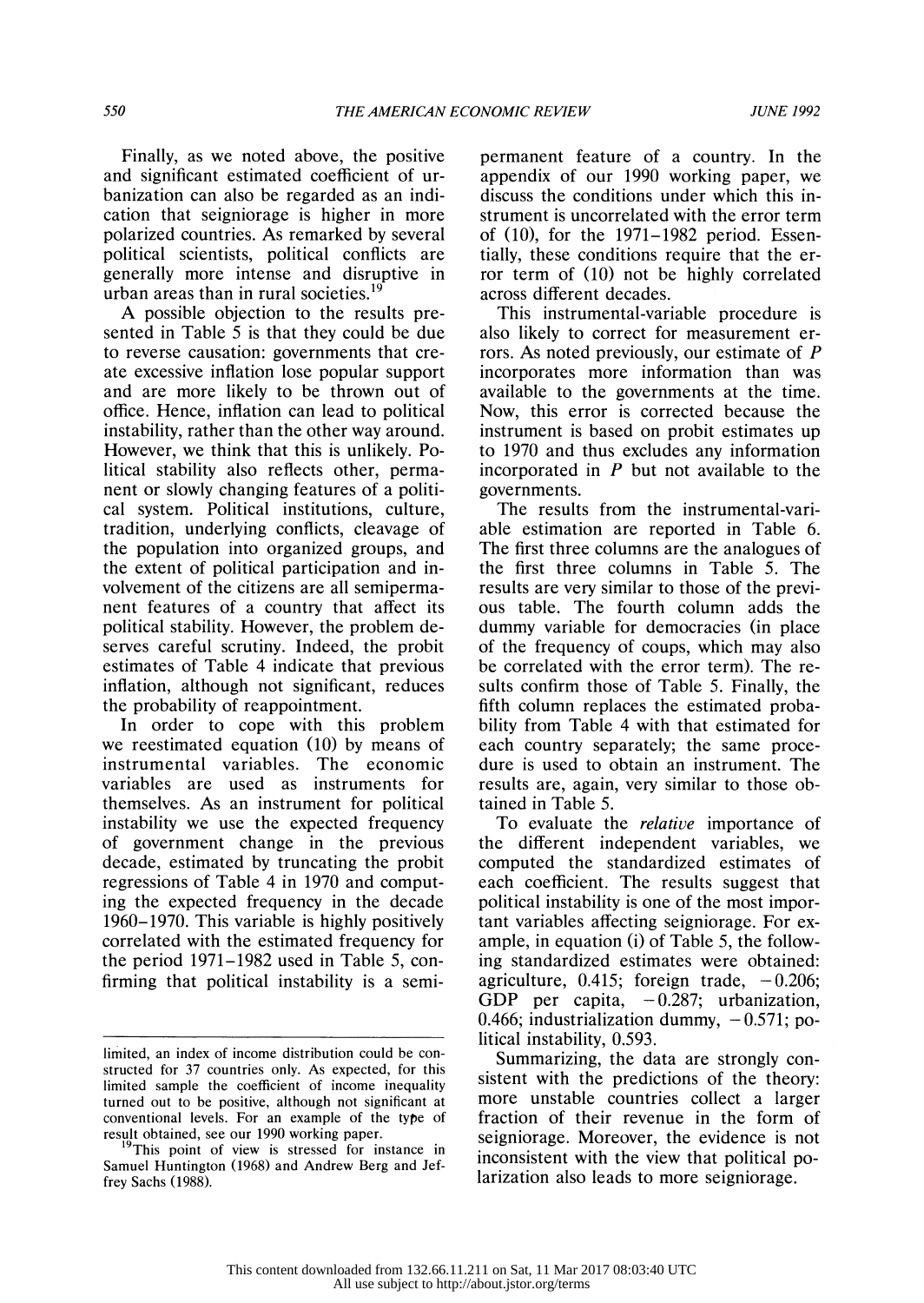|                                         | All countries                                    |                                                 |                                                 |                                                 |                                                  | Developing<br>countries                         |
|-----------------------------------------|--------------------------------------------------|-------------------------------------------------|-------------------------------------------------|-------------------------------------------------|--------------------------------------------------|-------------------------------------------------|
| Explanatory variable                    | (i)                                              | (ii)                                            | (iii)                                           | (iv)                                            | (v)                                              | only<br>(v <sub>i</sub> )                       |
| Intercept                               | $-0.0084$<br>(0.0339)                            | $0.0857**$<br>(0.0219)                          | $-0.0183$<br>(0.0340)                           | 0.0070<br>(0.0335)                              | $-0.0160$<br>(0.0505)                            | $-0.0541$<br>(0.0395)                           |
| Agriculture                             | $0.0017**$<br>(0.0006)                           |                                                 | $0.0019**$<br>(0.0006)                          | $0.0015**$<br>(0.0006)                          | $0.0015*$<br>(0.0007)                            | $0.0021**$<br>(0.0006)                          |
| Mining and<br>manufacturing             |                                                  | $-0.0009$<br>(0.0007)                           |                                                 |                                                 |                                                  |                                                 |
| Foreign trade                           | $-0.0370*$<br>(0.0171)                           | $-0.0501**$<br>(0.0172)                         | $-0.0287$<br>(0.0182)                           | $-0.0359*$<br>(0.0167)                          | $-0.0272$<br>(0.0246)                            | $-0.0278$<br>(0.0209)                           |
| GDP per capita                          | $-4.8 \times 10^{-4*}$<br>$(2.2 \times 10^{-4})$ | $-4.5 \times 10^{-4}$<br>$(2.8 \times 10^{-4})$ | $-4.1 \times 10^{-4}$<br>$(2.4 \times 10^{-4})$ | $-5.5 \times 10^{-4}$<br>$(2.2 \times 10^{-4})$ | $-5.9 \times 10^{-4*}$<br>$(2.9 \times 10^{-4})$ | $-4.6 \times 10^{-4}$<br>$(2.6 \times 10^{-4})$ |
| Urbanization                            | $0.0012**$<br>(0.0004)                           | $0.0007*$<br>(0.0003)                           | $0.0010*$<br>(0.0004)                           | $0.0013**$<br>(0.0004)                          | 0.0009<br>(0.0005)                               | $0.0016**$<br>(0.0005)                          |
| Industrialized                          | $-0.0836**$<br>(0.0206)                          | $-0.0922**$<br>(0.0239)                         | $-0.0707*$<br>(0.0323)                          | $-0.0724**$<br>(0.0206)                         | $-0.1228**$<br>(0.0431)                          |                                                 |
| Asia                                    |                                                  |                                                 | $-0.0011$<br>(0.0220)                           |                                                 |                                                  |                                                 |
| Latin America                           |                                                  |                                                 | 0.0232<br>(0.0217)                              |                                                 |                                                  |                                                 |
| $\boldsymbol{P}$                        | $0.2508**$<br>(0.0759)                           | $0.2327**$<br>(0.0857)                          | $0.2562**$<br>(0.0887)                          | $0.2430**$<br>(0.0737)                          |                                                  | $0.3220**$<br>(0.1052)                          |
| P <sup>S</sup>                          |                                                  |                                                 |                                                 |                                                 | $0.3881*$<br>(0.1840)                            |                                                 |
| Democracy                               |                                                  |                                                 |                                                 | $-0.0307*$<br>(0.0148)                          |                                                  |                                                 |
| $\overline{R}^{1}$ :<br>SE:<br>$\rho$ : | 0.425<br>0.048<br>0.1783<br>(0.1158)             | 0.361<br>0.0504<br>0.2289<br>(0.0424)           | 0.437<br>0.048<br>0.2072<br>(0.0669)            | 0.448<br>0.0472<br>0.0567<br>(0.0698)           | 0.264<br>0.0646<br>0.1648<br>(0.1467)            | 0.409<br>0.0523<br>0.3279<br>(0.0120)           |

TABLE 6-INSTRUMENTAL-VARIABLE ESTIMATION

 Notes: The dependent variable is seigniorage for all regressions. Standard errors are given in parentheses. The method of estimation is instrumental variables. The instrument for  $P$  is the estimated frequency of government change for the period 1960–1970, estimated by truncating the probit model in 1970. The instrument for  $F$  is the actual frequency of government change during the period 1960-1970. P is the estimated frequency of government change obtained from Table 3 for the 1971–1982 period;  $P<sup>S</sup>$  is the estimated frequency of government change using country-specific probit regressions for the same period. Democracy is defined as in Table 3. The statistic  $\rho$  is the Spearman rank correlation coefficient between the estimated residuals and the index of totalitarianism (averaged over 1971-1982). The number of observations is 78 (Papua New Guinea became independent after 1970 and hence is omitted from this sample).

\*Statistically significant at the 5-percent level; \*\*Statistically significant at the 1-percent level.

## D. Sensitivity Analysis

 Perhaps the single most important ques tion is whether the previous findings are robust to possible measurement errors. Three variables in particular are likely to be measured with error: political instability, GDP per capita, and urbanization. To an swer this question, we compute consistent bounds on the coefficient of the variable of interest, political instability.

 We use Stephen Klepper and Edward Leamer's (1984) direct- and reversed regressions procedure to obtain the bounds for the estimated coefficients. For equations (i), (iv), and (vi) in Table 5 the bounds for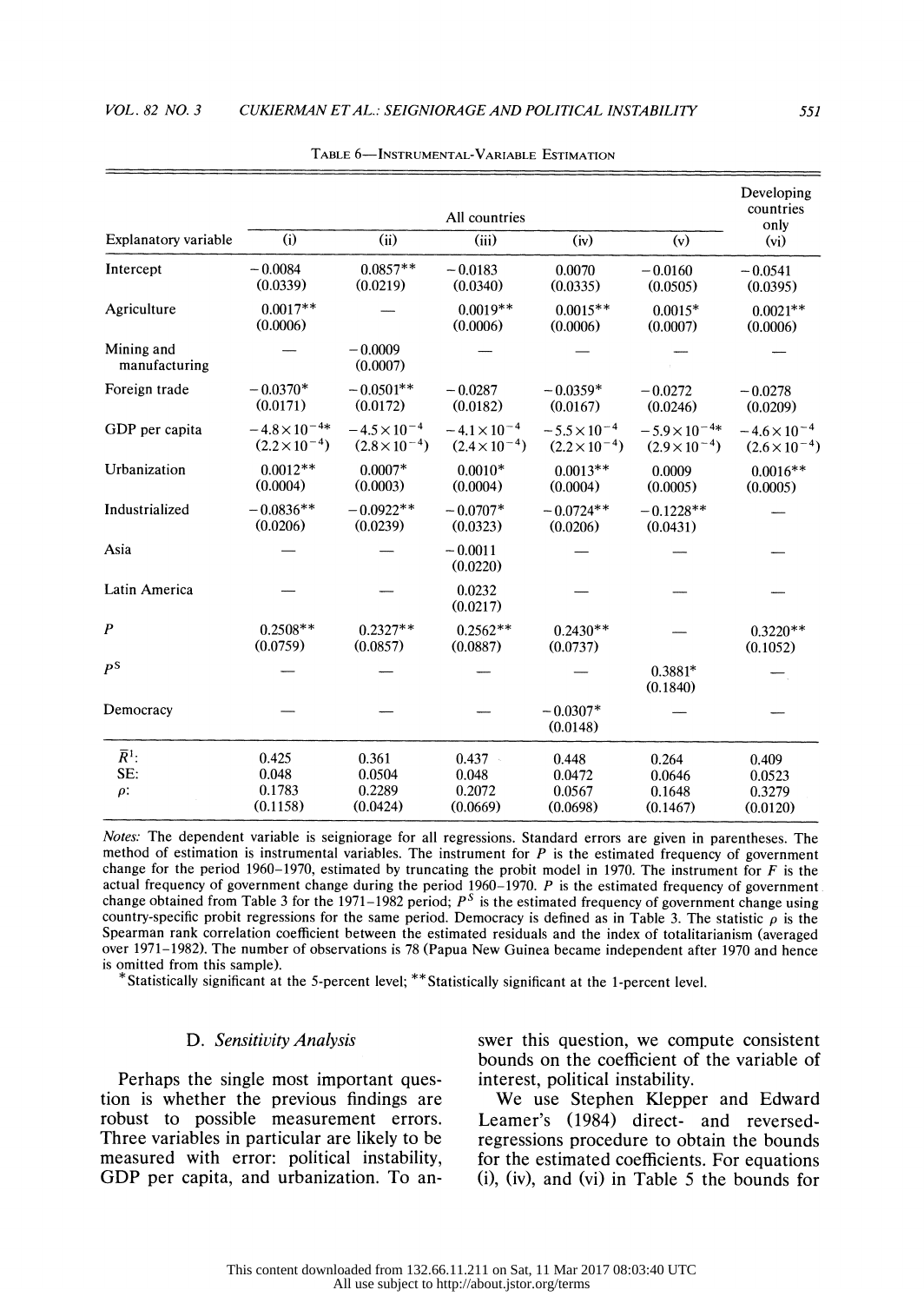the political-instability coefficient turned out to be positive in all cases: (0.107, 0.888), (0.080, 1.123), and (0.047, 1.113). Similar results are obtained for urbanization and GDP per capita. We infer from these re sults that the findings of the previous subsection are robust to the possibility of measurement error in political instability, urbanization, and per capita income. $20$ 

 A second important question is whether the results are robust to alternative specifi cations of the model. We already com mented on the fact that other specifications of the probit model all yield results similar to those reported in Tables 5 and 6. In addition, we tried several alternative speci fications of the cross-country regressions, again with no influence on the result that seigniorage is positively related to political instability. Specifically, adding other sectors of the economy (manufacturing and mining in isolation) or dropping some variables did not alter the essence of the results reported in Tables 5 and 6.

 A possible limitation of the results re ported above is that the regressions do not include government debt as a potential de terminant of seigniorage. In principle, how ever, it is possible to think that governments use both the efficiency of the tax system and the stock of debt as ways to constrain their (potential) opponents' ability to spend. To the extent that our regressions are inter preted as reduced forms, where variables such as debt and seigniorage are expressed in terms of their exogenous determinants, the average value of debt should not be considered in the estimation of the seignior age equation.<sup>21</sup> There may be components

 20Edwards and Tabellini (1991b) run a regression similar to Table 5, but with a different measure of political instability. This alternative measure only con siders those government changes that result in a trans fer of power from one political party or leading group to another. The results of Table 5 are confirmed, thus providing a further check of their robustness.

<sup>21</sup>In a general model of strategic government behav ior, both the efficiency of the tax system and the stock of debt can be used as ways to constrain the future administration's policy set. In such a general model, seigniorage, the efficiency of the tax system, and the stock of debt are all determined jointly as functions of the exogenous variables considered in this study, in cluding political instability.

 of debt that are exogenous to the frame work just sketched, however. For example, debt may be constrained by the availability of funds to the government. In that case, debt is at least partially exogenous, and its level may affect seigniorage even in the re duced form. The reason is that the size of domestic debt influences the desirability of using inflation to reduce the real value of the debt. Therefore, it may be argued that initial debt:GNP ratios should be included in the reduced form for seigniorage, as a way of controlling for the different con straints (and temptations) faced by the countries in our sample.

 In order to investigate the robustness of our results, we added the initial debt ratios to a number of regressions. Since for a large number of developing nations there are no data on domestic debt, our analysis was restricted to 48 of the original 79 countries. The domestic-debt variable was taken from the data reported in table F of the Interna tional Monetary Fund's Government Finan cial Statistics (various issues) and was de fined as total domestic debt minus debt held by the monetary authorities. The domestic debt: GNP ratio (DDGNP) corresponds to 1970 or the closest available observation to 1970. The following equation is an example of the type of results obtained when the domestic debt: GNP ratio is added to the analysis (as before, standard deviations are in parentheses): <sup>22</sup>

seigniorage =  $0.027 + 0.0016**$ [agriculture] (0.045) (0.0008)

> $-0.040$ [trade] (0.035)

 $-5.77 \times 10^{-4}$ [per capita, GDP]  $(4.79 \times 10^{-4})$ 

 $22$ This equation was estimated using ordinary least squares. When instrumental variables were used, the results obtained were not altered in any significant way. In particular, the coefficient of the debt ratio remained negative and insignificant, while that of political insta bility was significantly positive. The list of the countries used in this regression is available from the authors upon request.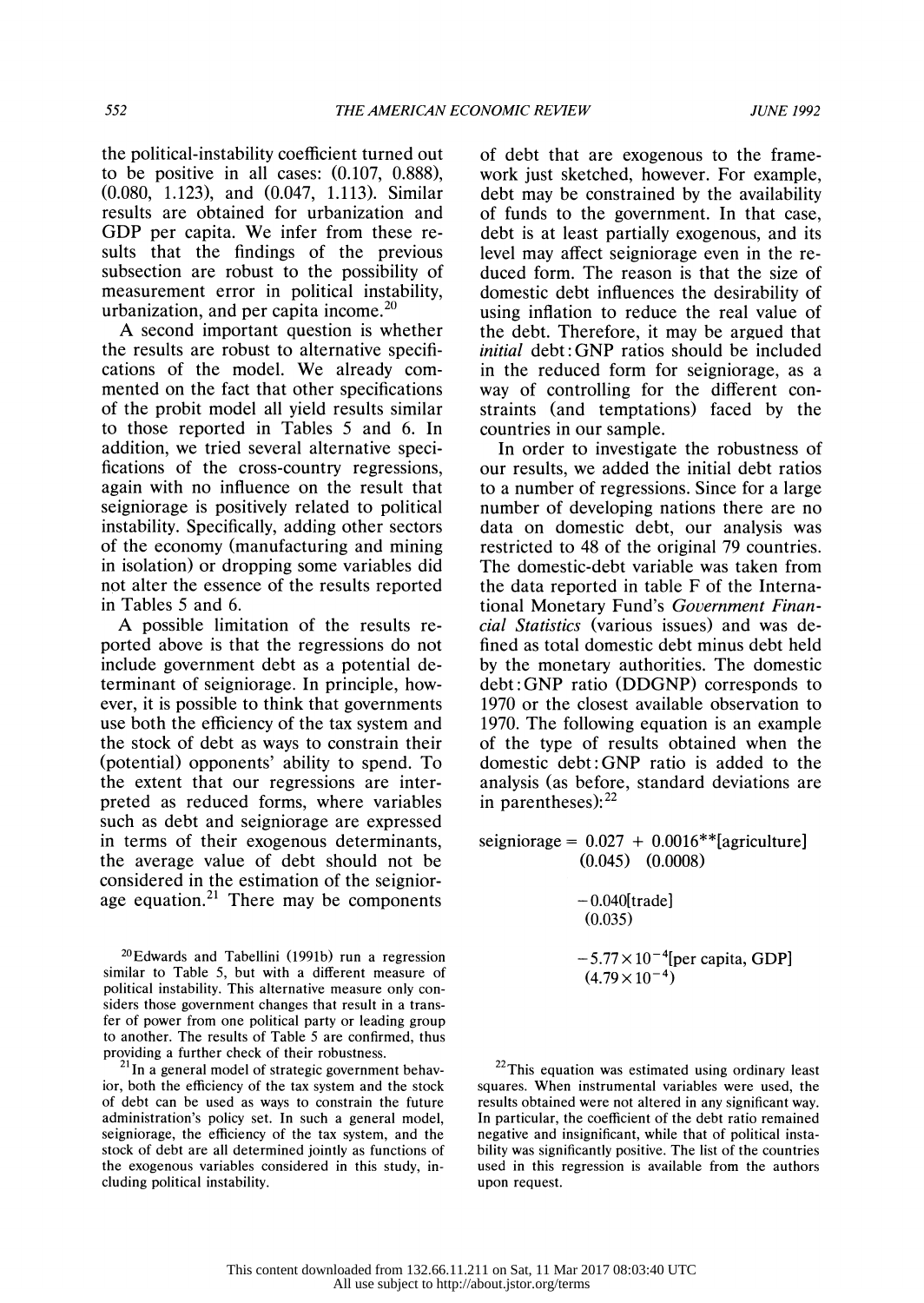$+0.001**$ [urban] (0.0004) - 0.039[industrialized] (0.033) + 0.128\*\*[political instability]  $(0.054)$  $-0.040$ [DDGNP] (0.062)

 $(\overline{R}^2 = 0.420, N = 48$ ; two asterisks indicate statistical significance at the 1-percent level). As can be seen, the main conclusions ob tained from Table 5 still hold. In particular, higher political instability has a positive ef fect on seigniorage. Alternative specifica tions, including the use of domestic and foreign debt ratios, yield similar results, in dicating that our previous conclusions are robust to the inclusion of debt variables as possible determinants of seigniorage.

 We also replaced the dependent variable (change in reserve money scaled by total government revenue) by two alternative measures of seigniorage: (a) inflation times reserve money at the beginning of the pe riod divided by total government revenue (including inflation times reserve money) of the central government and (b) change in reserve money divided by GNP. All mea sures yielded the same qualitative results as those described in the previous subsections (see Edwards and Tabellini, 1991a).<sup>23</sup>

 Halbert White's (1980) test on the covari ance matrix of the residuals rejects the hy pothesis that there is no heteroscedasticity. However, when the covariance matrix of Table 5 is estimated using White's (1980) consistent estimator, the t statistics are not substantially different from those reported in the table, and all the political variables

remain significant.<sup>24</sup> In addition, when the equations in Table 5 are reestimated weighting each observation with per capita income, the results are virtually unchanged (except for agriculture, which becomes in significant), and the regression fit improves.

#### IV. Conclusions

 Seigniorage is a relatively inexpensive source of government revenue if there is widespread tax evasion or if there are large tax-collection costs. In the existing litera ture, the nature of these costs is left unspec ified, or it is postulated to depend exclu sively on exogenous features of a country, such as its stage of development or the structure of the economy. In this paper, we argue that the efficiency of the tax system also reflects deliberate political decisions. In particular, the equilibrium efficiency of the tax system and, hence, seigniorage also depend on political stability and polariza tion. The evidence supports this implica tion: more unstable countries rely relatively more on seigniorage to finance the govern ment budget than do stable and homoge neous societies.

 This empirical finding could have other explanations besides that advanced in this paper. Political instability, for instance, could reflect a collective decision process that is temporarily blocked. Seigniorage would then reflect the inability to reach any policy decision, rather than being due to costs of enforcing and administering tax col lections. Alesina and Allan Drazen (1989) have recently studied a theoretical model with this property. However, their model implies that, after the identity of the weaker party in the struggle over shares is revealed, the use of seigniorage should subside. Therefore, it seem that their framework is more appropriate for explaining temporary bursts of seigniorage, whereas our frame work is better suited for explaining persis tent cross-country differences in seigniorage of the type illustrated by the data in Table 1. Aizenman (1989) and Pablo Sanguinetti

 $^{23}$ The results are also robust to alternative specifi cations of the sample of countries. No qualitative change occurs if the industrialized countries are dropped from the sample [see column (vi) in Tables 5 and 6]. When outliers identified through an influence analysis are dropped from the sample, the results are virtually unchanged. Also, similar results emerge if we reestimate the model by averaging the data over time periods shorter than the 1971-1982 interval.

 $24$ White's (1980) estimator does not rely on a formal model of the structure of heteroscedasticity.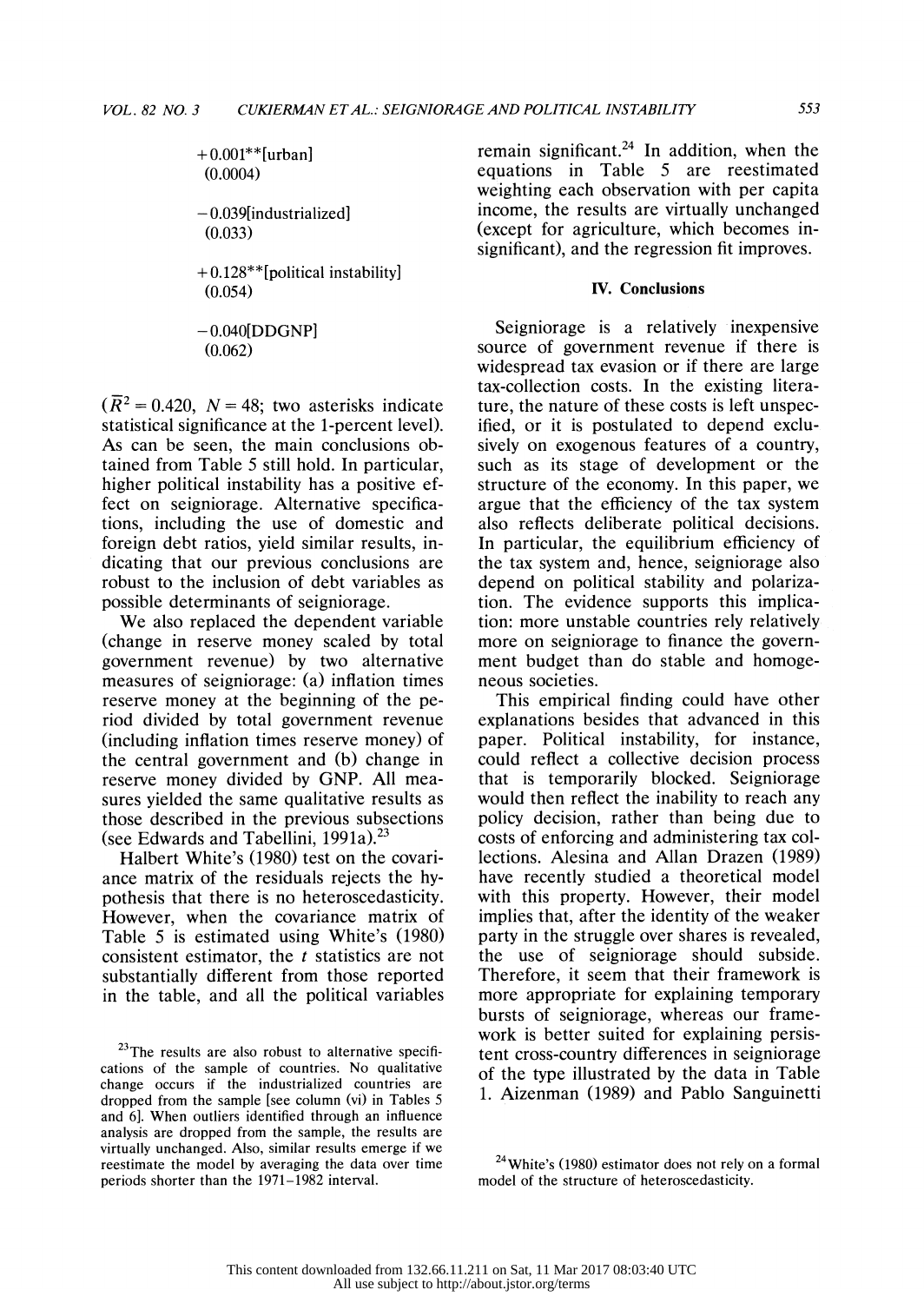(1990) have recently proposed other expla nations of why countries rely on seignior age, emphasizing the importance of decentralized decision-making in the policy-formation process.25 Discriminating between these alternative political explana tions is important, since they are likely to have different normative implications.

 It is generally believed that the lower the independence of the central bank the higher is inflation and therefore seigniorage. This, in conjunction with our findings, suggests that central-bank independence should be negatively related to political instability. Re cent evidence from a sample of middle income countries suggests that central bank independence is lower the higher is the degree of regime instability, measured as democratic versus authoritarian (see Cukierman et al., 1991). Thus, high seign iorage, low central-bank independence, and high regime instability are likely to appear together. Further investigation of these is sues promises to be an exciting task for future research.

#### DATA APPENDIX

#### Data Source and Definitions

 In addition to the variables defined in Table 3, we used the following variables:

- Seigniorage  $\equiv$  change in reserve money divided by total revenue of central government, including seigniorage [Sources: International Financial Statistics and Government Financial Statistics (various issues)]
- Agricultural product  $\equiv$  share of GDP produced in the agricultural sector [Source: World Bank, 1980]
- Mining and manufacturing product  $\equiv$  share of GDP produced in the mining and manufacturing sec tors [Source: World Bank, 1980]
- Foreign trade  $\equiv$  imports plus exports as fraction of GDP [Sources: International Financial Statistics and Government Financial Statistics (various is sues)]
- Urbanization  $\equiv$  urban population as a percentage of total population (average of data for 1965 and 1985) [Source: World Bank, 1988]

<sup>25</sup>Edwards and Tabellini (1991b), and Vittorio Grilli et al. (1991) have further investigated the empirical validity of alternative positive theories of seigniorage.

- Inflation (Table 1)  $\equiv$  rate of change of CPI [Source: International Financial Statistics (various issues)]
- Inflation (Table 3) = rate of change of GDP defla tor [Source: reconstructed from Summers and Heston (1988)]
- Index of totalitarianism [Source: Freedom House (various issues)].

#### **REFERENCES**

- Aizenman, Joshua, "Inflation, Tariffs and Tax Enforcement Costs," Journal of Interna tional Economic Integration, January 1987, 2, 12-28.
- , "Competitive Externalities and the Optimal Seigniorage," National Bureau of Economic Research (Cambridge, MA) Working Paper No. 2937, 1989.
- Alesina, Alberto and Drazen, Allan, "Why Are Stabilizations Delayed?" American Eco nomic Review, December 1991, 81, 1170-88.
- and Tabellini, Guido, "A Positive Theory of Fiscal Deficits and Govern ment Debt in a Democracy," Review of Economic Studies, July 1990, 57, 403-14.
- Banks, Arthur, Political Handbook of the World, New York: McGraw-Hill, various issues.
- Berg, Andrew and Sachs, Jeffrey, "The Debt Crisis: Structural Explanations of Country Performance," National Bureau of Eco nomic Research (Cambridge, MA) Work ing Paper No. 2607, 1988.
- Cukierman, Alex, Edwards, Sebastian and Tabellini, Guido, "Seigniorage and Political Instability," CEPR (London) Working Paper No. 381, 1990.
- , Webb, Steven and Neyapti, Bilin, "The, Measurement of Central Bank Indepen dence and Its Effect on Policy Outcomes," unpublished manuscript, Tel Aviv Uni versity, 1991.
- Edwards, Sebastian, "Exchange Controls, De valuations, and Real Exchange Rates," Economic Development and Cultural Change, April 1989, 37, 457-94.
- and Tabellini, Guido, (1991a) "Ex plaining Fiscal Policies and Inflation in Developing Countries," Journal of Inter national Money and Finance, March 1991, 10, 516-48.

 $\_$  and  $\_$ , (1991b) "Political Instability, Political Weakness and the Infla